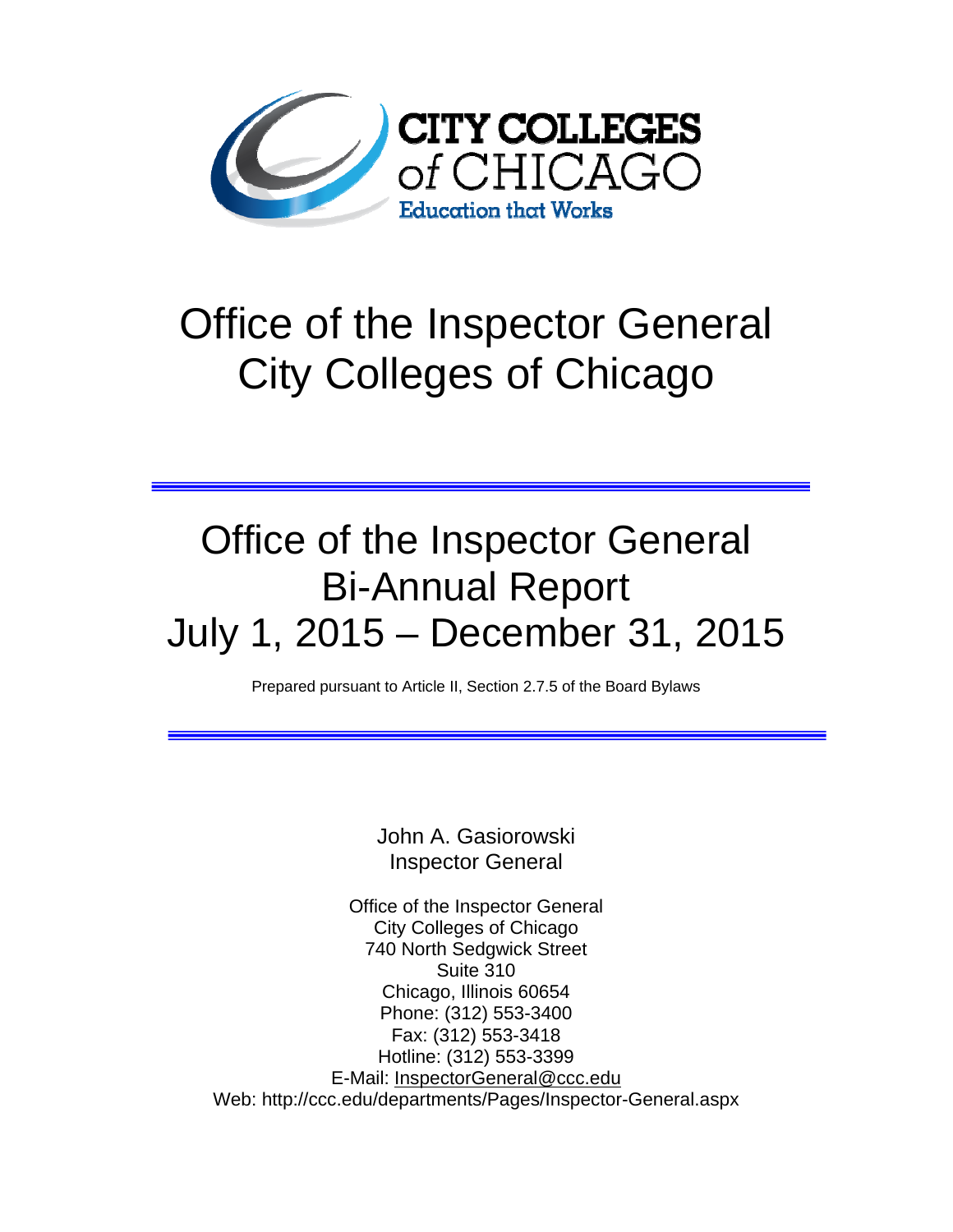

To: Cheryl L. Hyman, Chancellor Dr. Charles R. Middleton, Chair of the Board of Trustees Gary E. Gardner, Vice-Chair of the Board of Trustees Clarisol Duque, Secretary of the Board of Trustees Isaac S. Goldman, Trustee Rev. Darrell Griffin, Trustee Karen Kent, Trustee Marisela Lawson, Trustee Eliana Blancas, Student Trustee

From: John A. Gasiorowski, Inspector General

Date: February 19, 2016

RE: OIG *Bi-Annual Report* for the period of July 1, 2015 through December 31, 2015

This *Bi-Annual Report* is being provided to the Chancellor and the Board of Trustees of Community College District No. 508 pursuant to Article 2.7.5 of the Board Bylaws. This *Bi-Annual Report* covers the period of July 1, 2015 through December 31, 2015. Pursuant to Article 2.7.5, the *Bi-Annual Report* for the period of July 1st through December 31st is required no later than March 1st each year.

Article 2.7 et seq. of the Board Bylaws authorizes the Office of the Inspector General ("OIG") for the City Colleges of Chicago to conduct investigations regarding waste, fraud and misconduct by any officer, employee, or member of the Board; any contractor, subcontractor, consultant or agent providing or seeking to provide goods or services to the City Colleges of Chicago; and any program administered or funded by the District or Colleges.

The OIG would like to thank the Chancellor, the Board of Trustees and the administration of the City Colleges of Chicago for their cooperation and support.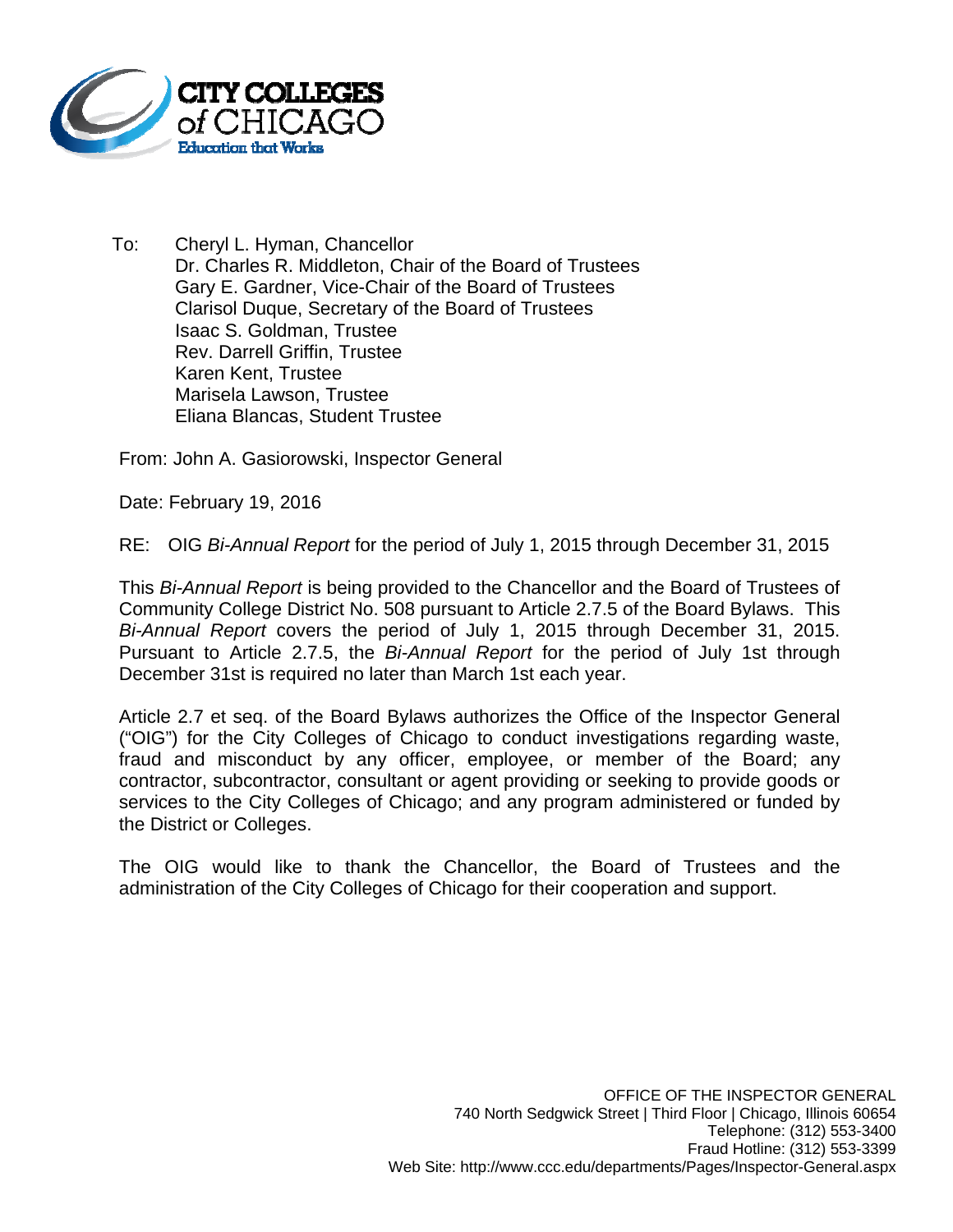### **Office of the Inspector General Bi-Annual Report**

#### **Mission of the Office of the Inspector General**

The Office of the Inspector General ("OIG") of the City Colleges of Chicago ("CCC") will help fuel CCC's drive towards increased student success by promoting economy, efficiency, effectiveness and integrity in the administration of the programs and operations of CCC by conducting fair, independent, accurate, and thorough investigations into allegations of waste, fraud and misconduct, as well as by reviewing CCC programs and operations and recommending policies and methods for the elimination of inefficiencies and waste and for the prevention of misconduct.

The OIG should be considered a success when students, faculty, staff, administrators and the public:

- $\triangleright$  perceive the OIG as a place where they can submit their complaints / concerns in a confidential and independent setting;
- $\triangleright$  trust that a fair, independent, accurate, and thorough investigation will be conducted and that the findings and recommendations made by the OIG are objective and consistent; and
- $\triangleright$  expect that the OIG's findings will be carefully considered by CCC administration and that the OIG's recommendations will be implemented when objectively appropriate.

#### **Updates to Investigations Documented in Previous Bi-Annual Reports**

#### Updates regarding disciplinary recommendations made during the January 1, 2015 to June 30, 2015 reporting period

In the *Bi-Annual Report* submitted for the January 1, 2015 to June 30, 2015 reporting period, the OIG submitted sixteen reports documenting investigations which resulted in sustained findings of waste, fraud and misconduct. At the time the *Bi-Annual Report* was submitted, disciplinary action was pending regarding several of the investigations. The following table documents updates of disciplinary actions recommended by the OIG regarding CCC employees as well as the actions taken by CCC.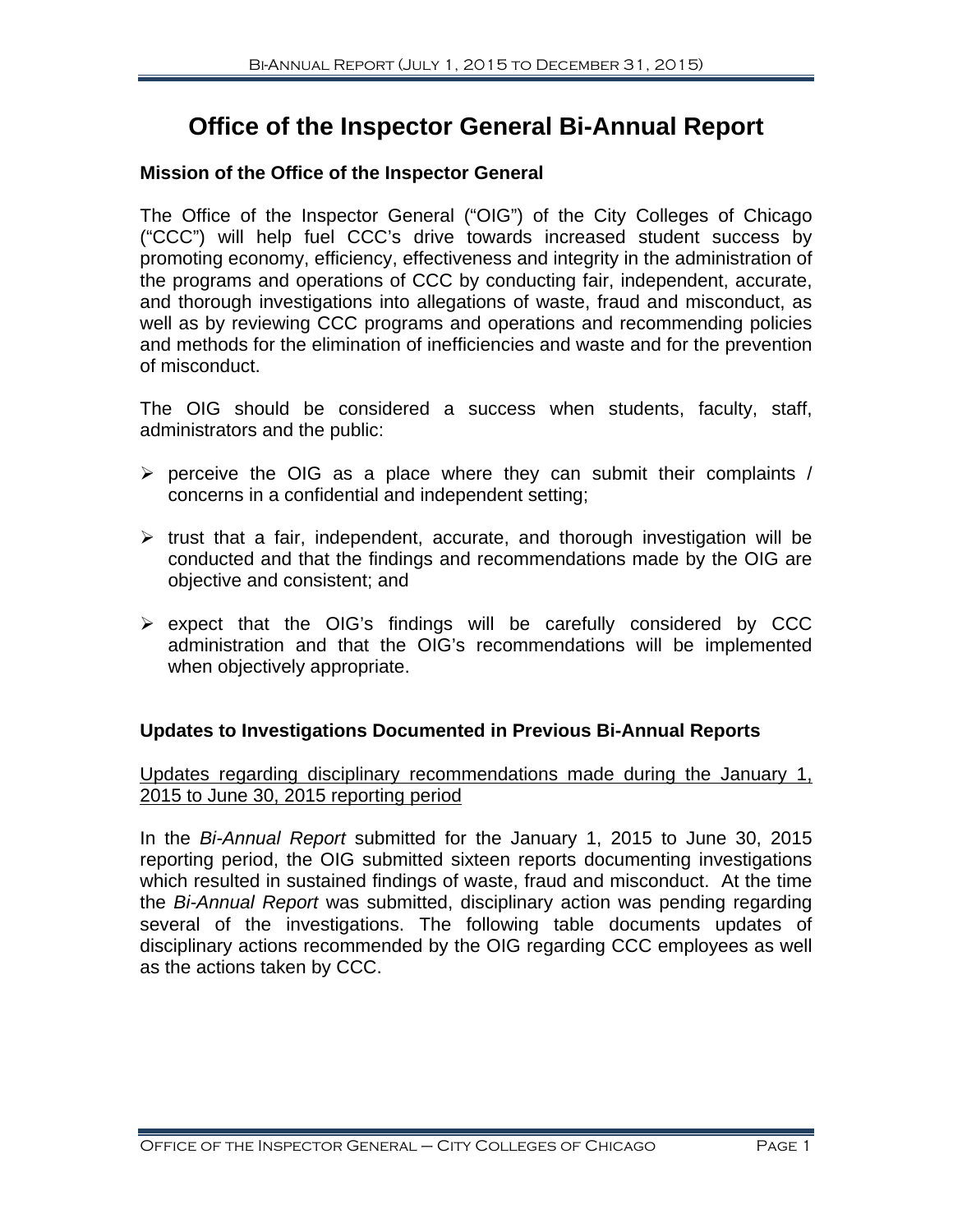| Case<br><b>Number</b> | <b>Subject</b>                           | <b>Recommended Action</b>       | <b>Action Taken</b>    |  |
|-----------------------|------------------------------------------|---------------------------------|------------------------|--|
| 15-0100               | College Lab Assistant I                  | Termination / DNRH <sup>1</sup> |                        |  |
| 15-0089               | Lecturer                                 | Termination / DNRH              |                        |  |
| 15-0108               | Note Taker                               | Termination / DNRH              |                        |  |
| 15-0001               | <b>Full-Time Faculty</b>                 | Appropriate Discipline          | 1-day Suspension       |  |
| 15-0098               | <b>College Clerical Supervisor I</b>     | Resignation / DNRH              |                        |  |
|                       | <b>College Clerical Assistant II</b>     | Resignation / DNRH              |                        |  |
|                       | <b>College Clerical Assistant II</b>     | Resignation / DNRH              |                        |  |
| 15-0098               | <b>College Clerical Assistant II</b>     | Resignation / DNRH              |                        |  |
|                       | College Storekeeper                      | Resignation / DNRH              |                        |  |
| 15-0054               | <b>Full-Time Faculty</b>                 | Termination / DNRH              |                        |  |
| 15-0147               | <b>Technology Integration Specialist</b> | Appropriate Discipline          | Pending                |  |
| 15-0177               | Janitor                                  | Appropriate Discipline          | 5-day Suspension       |  |
| 15-0129               | <b>Business Manager</b>                  | <b>Termination / DNRH</b>       |                        |  |
| 14-0113               | Janitor                                  | Termination / DNRH              |                        |  |
| 15-0010               | <b>Full-Time Faculty</b>                 | Appropriate Discipline          | None                   |  |
| 15-0203               | <b>Security Officer</b>                  | DNRH (following resignation)    |                        |  |
| 15-0104               | <b>Full-Time Faculty</b>                 | DNRH (following resignation)    |                        |  |
| 15-0106               | <b>Full-Time Faculty</b>                 | Termination / DNRH              | Resignation / DNRH     |  |
| 15-0132               | Technician                               | Appropriate Discipline          | <b>Written Warning</b> |  |

#### **Complaints Received**

 $\overline{a}$ 

For the period of July 1, 2015 through December 31, 2015, the OIG received 101 complaints. These 101 complaints included complaints forwarded to the OIG from outside sources as well as investigations (or audits/reviews) initiated based on the OIG's own initiative.2 For purposes of comparison to the number of complaints received during the period of July 1, 2015 through December 31, 2015, the following table documents the complaints received by the OIG during previous reporting periods.

 $1$  "DNRH" means "do not re-hire." In such cases, the employee is designated ineligible to be rehired, and such designation is documented in the employee's personnel records.

<sup>&</sup>lt;sup>2</sup> Under Article II, Section 2.7.2 of the Board Bylaws, the powers and duties of the OIG include: c) To investigate and audit the conduct and performance of the District's officers, employees, members of the Board, agents, and contractors, and the District's functions and programs, either in response to a complaint or on the Inspector General's own initiative, in order to detect and prevent waste, fraud, and abuse within the programs and operations of the District….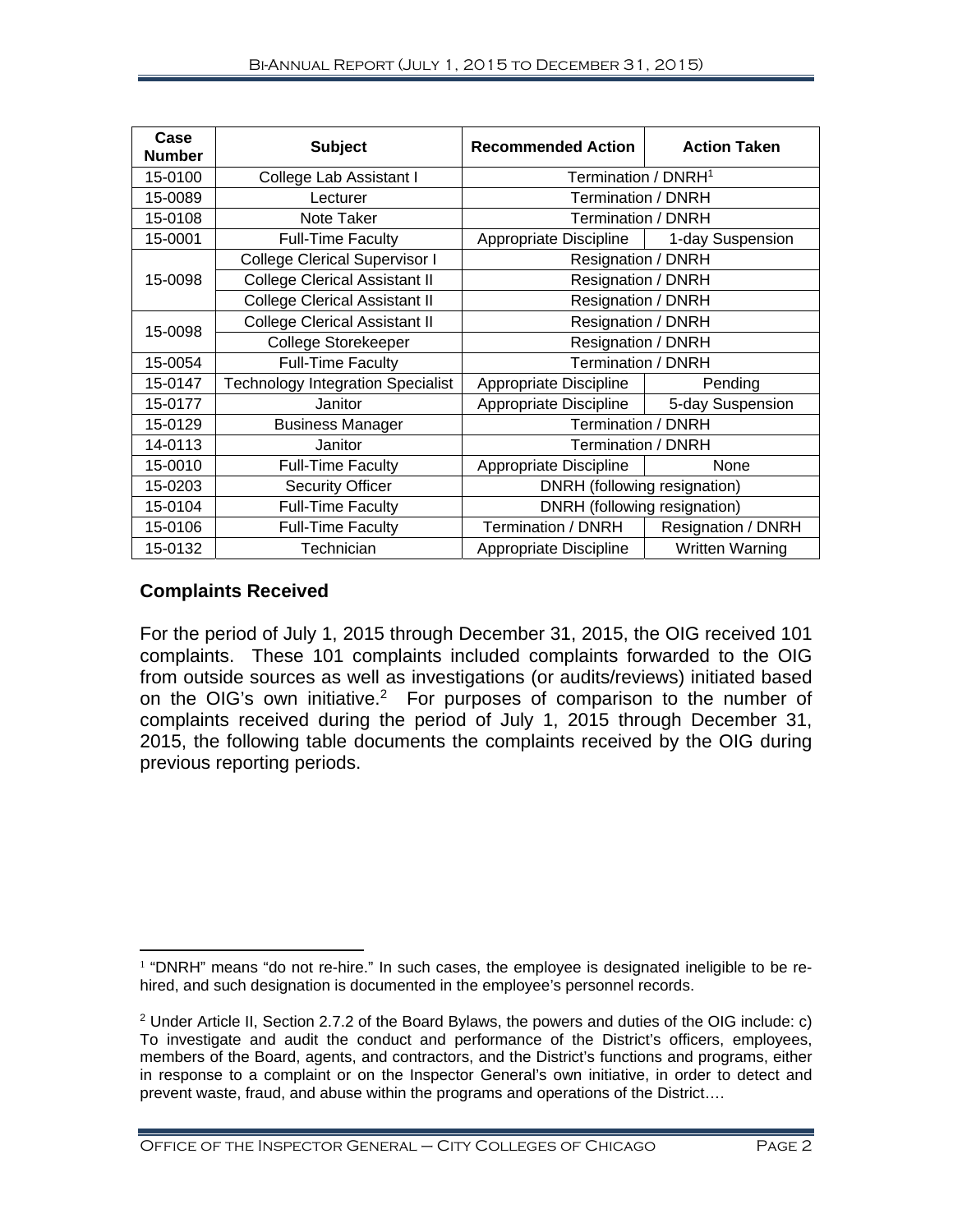

The 101 complaints received represent a variety of subject matters. The table to follow documents the subject matters of the complaints received.

|                                                                    | 7/1/2015 to 12/31/2015 |      |
|--------------------------------------------------------------------|------------------------|------|
| <b>Allegation</b>                                                  | <b>Number</b>          | %    |
| Incompetence in the performance of the position                    | 1                      | 1%   |
| Excessive tardiness                                                |                        | 1%   |
| Drinking alcohol during working hours                              | 1                      | 1%   |
| Retaliation                                                        |                        | 1%   |
| Fraud (including financial aid / tuition)                          | 1                      | 1%   |
| Solicitation on CCC property                                       |                        | 1%   |
| Waste of Funds                                                     | 1                      | 1%   |
| Violation of the Collective Bargaining Agreement                   | 1                      | 1%   |
| Possession of Marijuana on duty                                    | 1                      | 1%   |
| <b>Preferential Treatment</b>                                      | $\overline{2}$         | 2%   |
| Use of CCC property for unauthorized purposes                      | 3                      | 3%   |
| Discourteous treatment                                             | 3                      | 3%   |
| Fraud in securing employment / Falsification of Employment Records | 3                      | 3%   |
| Misappropriation of funds / Theft                                  | 4                      | 4%   |
| Engaging in conduct in violation of the Illinois Compiled Statutes | 6                      | 6%   |
| Falsification of attendance records                                | 9                      | 9%   |
| Violation of CCC Ethics Policy                                     | 12                     | 12%  |
| Sexual or other harassment / Discrimination                        | 12                     | 12%  |
| Inattention to duty                                                | 19                     | 19%  |
| Residency                                                          | 19                     | 19%  |
| Totals                                                             | 101                    | 100% |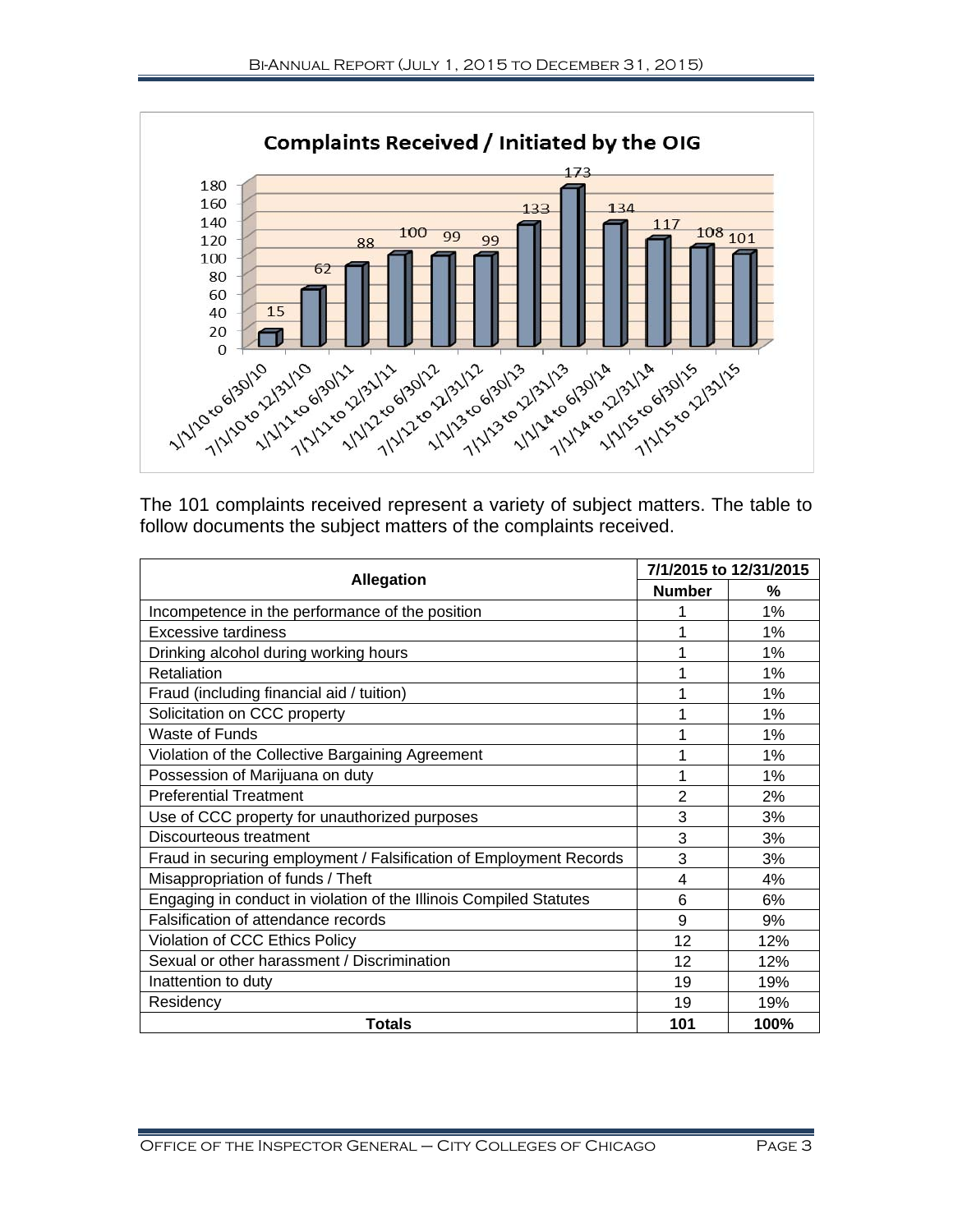#### **Status of Complaints**

As reported in the previous *Bi-Annual Report*, as of June 30, 2015, the OIG had 88 complaints that were pending, meaning that the OIG was in the process of conducting investigations regarding these complaints. During the period of July 1, 2015 through December 31, 2015, the OIG closed 103 complaints. These complaints were closed for a variety of reasons, including the following: the complaint was sustained following an investigation and a report was submitted; the complaint was not sustained following an investigation or no policy violation was found; the complaint was referred to the appropriate CCC department; the subject of the complaint retired or resigned from CCC employment prior to or during the course of the investigation; the complaint was a duplicate of a complaint previously received; a review was completed and recommendations were made; and other reasons. The following chart categorizes the reasons that the OIG closed the 103 complaints during the current reporting period.

| Complaints Closed Between July 1, 2015 and December 31, 2015 |                |               |  |  |  |
|--------------------------------------------------------------|----------------|---------------|--|--|--|
| <b>Reason Closed</b>                                         | <b>Number</b>  | $\frac{0}{0}$ |  |  |  |
| Sustained                                                    | 16             | 15.53%        |  |  |  |
| Not Sustained / No Policy Violation                          | 35             | 33.98%        |  |  |  |
| Not Sustained with recommendations                           |                | 0.97%         |  |  |  |
| Review with recommendations                                  |                | 0.97%         |  |  |  |
| Referred / Deferred                                          | 31             | 30.10%        |  |  |  |
| Subject Inactive                                             |                | 6.80%         |  |  |  |
| <b>Duplicate Complaint</b>                                   | 9              | 8.74%         |  |  |  |
| Employee previously disciplined                              |                | 0.97%         |  |  |  |
| Complaint included with active investigation                 | $\overline{2}$ | 1.94%         |  |  |  |
| <b>Totals</b>                                                | 103            | 100.00%       |  |  |  |

Regarding the complaints closed during the period of July 1, 2015 to December 31, 2015, the table below documents the number of calendar days between the date that the complaint was received and the date that the complaint was closed as compared to the average number of calendar days between the date that complaints were received and the date that complaints were closed for the complaints closed during the previous reporting period (January 1, 2015 through June 30, 2015).<sup>3</sup>

<sup>1</sup>  $3$  A complaint is considered closed only after the investigative activity of the investigator to whom the complaint was assigned has been reviewed and approved by a Supervising Investigator and the Inspector General. In situations where a complaint is sustained, the complaint is not considered closed until the Investigative Summary documenting the investigation is prepared and submitted pursuant to Article 2.7.3 of the Board Bylaws.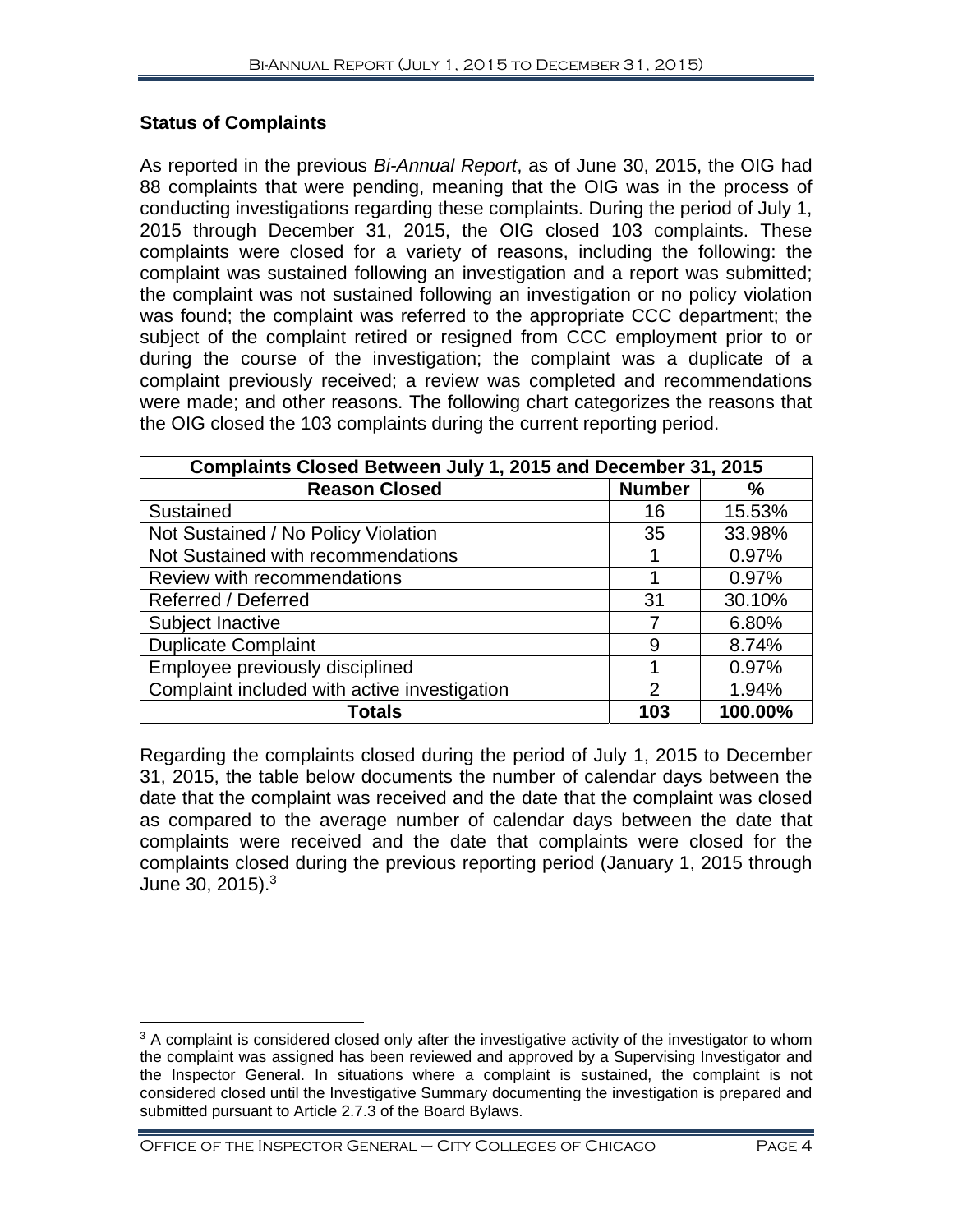|                                     | 1/1/15 to 6/30/15 |                                    | 7/1/15 to 12/31/15 |                                    |
|-------------------------------------|-------------------|------------------------------------|--------------------|------------------------------------|
| <b>Reason Closed</b>                | <b>Number</b>     | Average<br>Days to<br><b>Close</b> | <b>Number</b>      | Average<br>Days to<br><b>Close</b> |
| Sustained                           | 17                | 220                                | 16                 | 303                                |
| Not Sustained / No Policy Violation | 64                | 245                                | 35                 | 263                                |
| Not Sustained with Recommendations  | 0                 | 0                                  |                    | 1062                               |
| Referred / Deferred                 | 26                |                                    | 31                 | 1.7                                |
| Other                               | 24                | 156                                | 20                 | 143                                |
| Totals                              | 131               |                                    | 103                |                                    |

As of December 31, 2015, the OIG had 86 pending complaints. Thirty-nine of these 86 pending complaints (45%) were received between July 1, 2015 and December 31, 2015, and 22 of these 86 pending complaints (26%) were received between January 1, 2015 and June 30, 2015.

#### **OIG Reports Submitted – July 1, 2015 through December 31, 2015**

During the reporting period of July 1, 2015 through December 31, 2015, the OIG submitted twenty reports.<sup>4</sup> These twenty reports included: one report documenting an OIG review with recommendations; sixteen reports documenting sustained findings of waste, fraud and/or misconduct; two reports documenting not sustained findings but in which the OIG made recommendations; and one report documenting not sustained findings, which due to the public nature in which the allegations, the OIG determined that an Investigative Summary was appropriate.

#### **Report Submitted Documenting an OIG Review**

#### OIG Case Number 15-0193

The OIG initiated a review of invoices submitted to CCC by an office supply vendor after the OIG received an invoice from the vendor reflecting sales tax charges, despite the fact that CCC is exempt from payment of Retailers' Occupational Tax, the Service Occupation Tax (both state and local), the Use Tax, and the Service Use Tax, as required by Illinois law.

The OIG review revealed that for the period of January 2, 2015 through January 15, 2015, the vendor charged CCC more than \$2,280.00 in sales tax on sixty-nine invoices. In all, CCC paid sales tax charges totaling \$190.07 as reflected on twelve of sixty-nine (17%) invoices reflecting sales tax. The business offices at four of the City Colleges paid sales tax charges totaling \$160.68 on seven of sixtyfour (11%) vendor invoices, while the business office for the District Office paid

 $\overline{a}$ <sup>4</sup> Pursuant to Article 2.7.3 of the Board Bylaws, the Inspector General submits reports to the Chancellor, the Board Chairman, and the General Counsel at the conclusion of an investigation with recommendations for disciplinary or other action.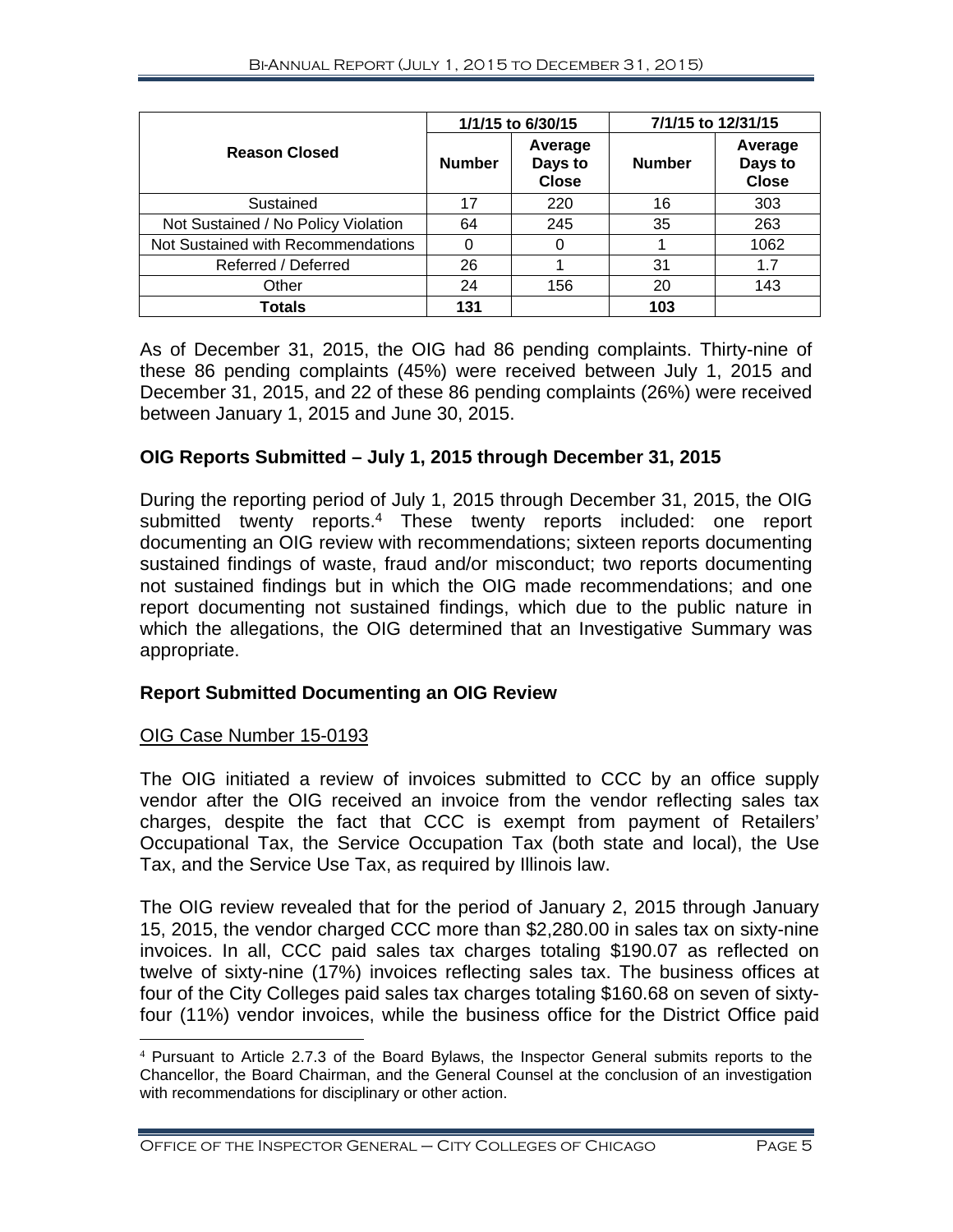sales tax charges totaling \$29.39 on all five (100%) of the invoices containing sales tax charges that were issued to the District Office.

The OIG review further revealed that although CCC did not pay the sales tax on 83% of the vendor invoices reflecting sales tax by "short paying" the invoices that is, paying the invoice amount less the sales tax amount – vendor records continued to reflect the invoices as outstanding and the sales tax amounts as unpaid. While the business offices at the various City Colleges identified and did not pay the sales tax charges on these vendor invoices containing sales tax charges, these business offices failed to reconcile the vendor statements, thereby failing to identify that the unpaid sales tax charges were subsequently being reflected as outstanding balances.

As of September 2, 2015, at the OIG's request, the vendor reconciled and closed the invoices that were reflected as having outstanding balances as a result of the inappropriately charged sales tax that was not paid by the various City Colleges.

As of September 23, 2015, at the OIG's request, the vendor issued credit memos for the twelve invoices for which sales tax was paid by the four City Colleges and the District Office.

As a result of the review, the OIG recommended the following:

- The OIG recommended that the Accounts Payable Section of the Department of Finance ensures that the twelve credit memos issued by the vendor to cover the inappropriate sales tax charges paid by the four City Colleges and the District Office are immediately utilized to offset current balances so that the credits do not go unutilized.
- The OIG recommended that the Department of Finance requires the business offices at the various City Colleges and the District Office to perform monthly reconciliations on vendor statements received to ensure that amounts charged and balances are accurate and reflect all payments made and credits received.

#### **Reports Submitted Documenting Sustained Findings of Waste, Fraud and/or Misconduct**

Pursuant to the provisions of Article 2.7.5 of the Board Bylaws, the following are summaries of the OIG investigations for which reports were submitted documenting sustained findings of waste, fraud or misconduct during the period of July 1, 2015 through December 31, 2015.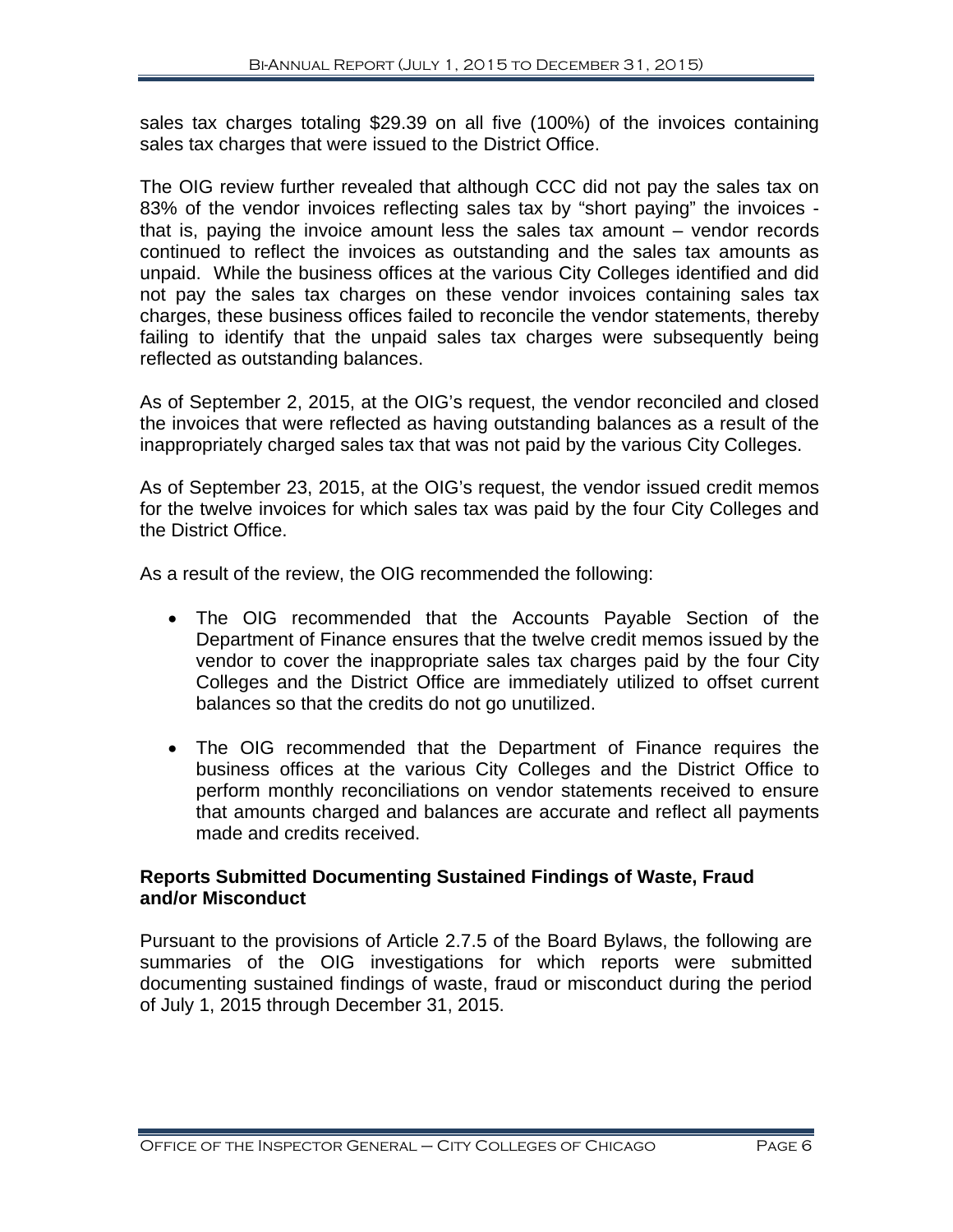#### OIG Case Number 13-0190

The OIG received a complaint that a director at a City College requested and accepted Family and Medical Leave Act ("FMLA") leave purportedly since he needed to take care of his mother who suffered a stroke, when in fact he was seeking another employment position in Miami, Florida. The OIG investigation determined that the director resigned from his position with CCC effective April 26, 2013. As early as March 22, 2013, it was announced that the director was appointed to a director position at a university in Miami, Florida.

The OIG investigation revealed that the director used sick leave in an unauthorized manner for purposes other than allowed under CCC policy, specifically Section 4.13(e)(ii) of the Board Policies and Procedures for Management & Government, in that while utilizing twelve weeks of sick leave (February 4, 2013 to April 26, 2013) to purportedly care for his mother who was in Mexico, the director was in Chicago, Illinois, for at least two weeks (April 8, 2013 to April 19, 2013) of this period and in Florida for at least one week (April 22, 2013 to April 26, 2013) of this period. These fifteen days of unauthorized sick leave use resulted in the director receiving \$4,410.75 in salary to which he was not entitled and CCC's payment of \$903.59 in premiums on the director's behalf for benefits for which he would otherwise not have been entitled to receive. Such actions violated Section IV, Paragraphs 13 and 50 of the CCC District-Wide Employee Manual.

The OIG investigation further revealed the following:

- The director's request for FMLA leave was approved despite the lack of the submission of a sufficient "Certification of Health Care Provider" Form to support the request, contrary to the "Family and Medical Leave Act-Review" portion of the CCC District-Wide Employee Manual.
- The director accrued 5.01 vacation days while on a leave of absence, contrary to Sections 4.13(1)(e)(i) and (viii) of the Board Policies and Procedures for Management & Government.
- The director accrued three days of sick leave while on a leave of absence, contrary to Sections 4.13(1)(e)(ii) and (viii) of the Board Policies and Procedures for Management & Government.
- The director was overpaid by \$588.10 during his FMLA leave in that he was paid twice for the two days of spring recess (March 28, 2013 and March 29, 2013) that fell during his FMLA leave.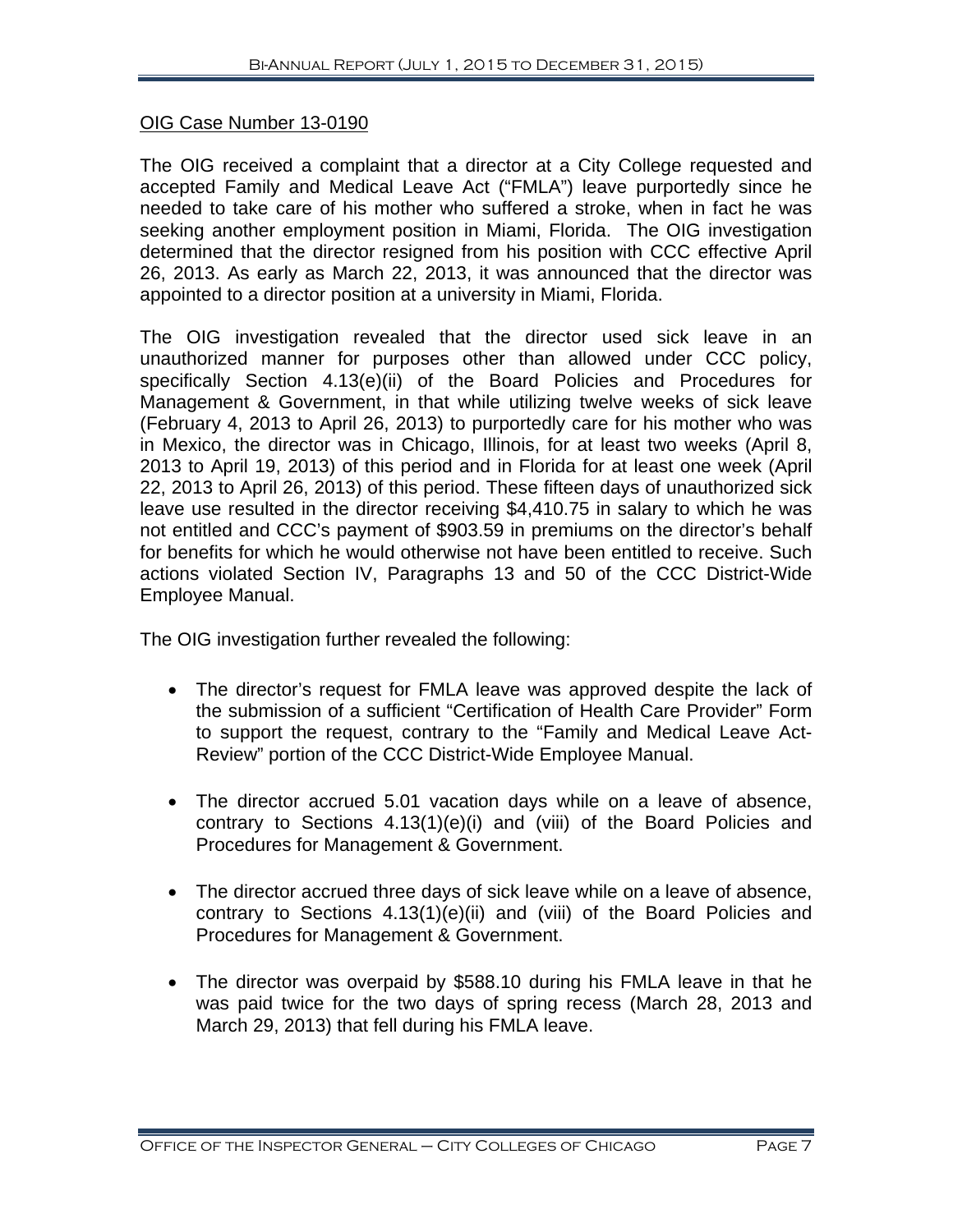Based on the OIG investigation, the OIG recommended the following:

- Since effective April 26, 2013, the director resigned from his position with CCC, the OIG recommended that the director be designated ineligible to be re-hired and that his personnel records reflect this designation. Subsequently, the director was designated ineligible to be re-hired.
- The OIG recommended that CCC uses all legal and fiscally responsible remedies to recoup at least \$6,196.49 from the director, including but not limited to the following:
	- o The damages that occurred as a result of the director's fraudulent use of 15 days of sick leave valued at \$5,314.34;
	- o The inappropriate duplicate payment for two days of spring recess valued at \$588.10; and
	- o The vacation day that the director inappropriately accrued while on a leave of absence and for which he received a payout valued at \$294.05.
- The OIG recommended that the Payroll Department review its procedures to ensure that employees do not accrue vacation or sick time during leaves of absence, pursuant to Section 4.13(1)(e)(viii) of the Board Policies and Procedures for Management & Government.

The twelve weeks of paid leave at the director's salary rate amounted to \$17,642.88. This does not include CCC benefit payments on the director's behalf. As described above, at least three weeks of the leave was an inappropriate use of sick leave pursuant to the Board Policies and Procedures for Management & Government. Based on the OIG's lack of subpoena power, the OIG was not able to acquire evidence to determine whether any of the other nine weeks of the director's leave were inappropriate; thus, the amount of salary paid to him subject to recoupment may in fact be greater. If CCC pursues legal remedies to recoup at least \$6,196.49 from the director, the discovery tools available to litigants may provide an effective avenue to more fully determine the extent of the director's fraudulent conduct.

#### OIG Case Number 16-0041

The OIG received a complaint that a part-time lifeguard assigned to a City College falsified his attendance records by swiping in and then immediately leaving the campus. The OIG investigation revealed that since his hire, effective March 23, 2015, the lifeguard worked fifty shifts as a lifeguard at his assigned City College. The OIG investigation revealed that on at least five (10%) of those shifts, the lifeguard engaged in time abuse. In three instances, the lifeguard left the campus while on duty and did not return. Most significantly, on one of those instances, the lifeguard swiped in at 8:24 a.m., immediately returned to his vehicle, drove from the campus, and never returned. The lifeguard subsequently submitted an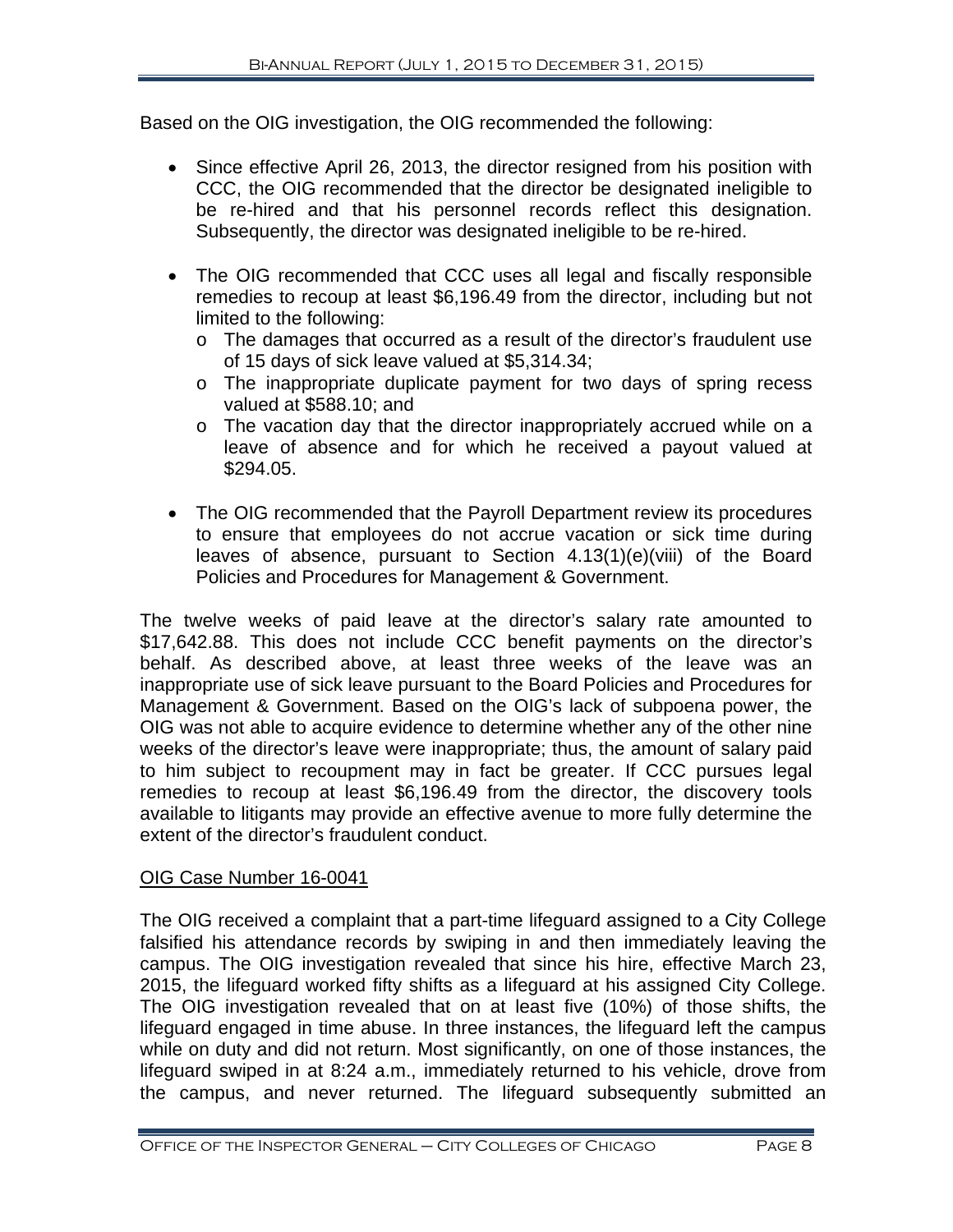electronic override for his failure to swipe out indicating that he worked until 2:00 p.m. Additionally, in two instances, the lifeguard swiped in, immediately returned to his car for at least twenty minutes and then reentered the City College. The lifeguard's actions violated Section IV, Paragraphs 2, 7, 11, 17, 35, 38, 48, and 50 of the CCC District-Wide Employee Manual.

Furthermore, during his interview with the OIG, the lifeguard made at least two false statements. As such, the lifeguard violated Section IV(8) of the CCC District-Wide Employee Manual.

Lastly, the OIG investigation revealed that on at least three occasions, the lifeguard's time and attendance records from another municipal government agency reflected that he was on duty and working for that government agency, when in fact he was either present and on duty at the City College or he was on his way to the City College. In either situation, the lifeguard misappropriated funds of the other government agency, in violation of Section IV(17) of the CCC District-Wide Employee Manual. The results of this investigation were forwarded to the Office of the Inspector General for that government agency.

Based on the investigation, the OIG recommended that the lifeguard be terminated, that he be designated ineligible to be re-hired, and that his personnel records reflect this designation. The OIG also recommended that CCC utilize all legal and fiscally responsible remedies to recoup at least \$100.74 from the lifeguard.

The lifeguard was terminated, and he was designated ineligible to be re-hired.

#### OIG Case Number 15-0199

The OIG received a complaint that a college advisor assigned to a City College created false education plans for thirty-eight students by simply duplicating the same education plan for each of the students. The OIG investigation revealed that between 1:25 p.m. and 3:54 p.m. on March 6, 2015, the college advisor uploaded thirty-eight student education plans to the Grades First system. March 6, 2015 was a deadline for college advisors to report to the associate dean of student services the percentage of students assigned to them with completed student education plans.

The OIG investigation further revealed that the information contained in at least twenty-nine of the thirty-eight student education plans uploaded by the college advisor on March 6, 2015 did not match the students' academic histories at all. In fact, nineteen of the education plans were simply duplicates of one another, and four other student education plans were simply duplicates of one another.

During her interview with the OIG, the college advisor admitted that she uploaded the numerous duplicate and inaccurate education plans due to the fact that she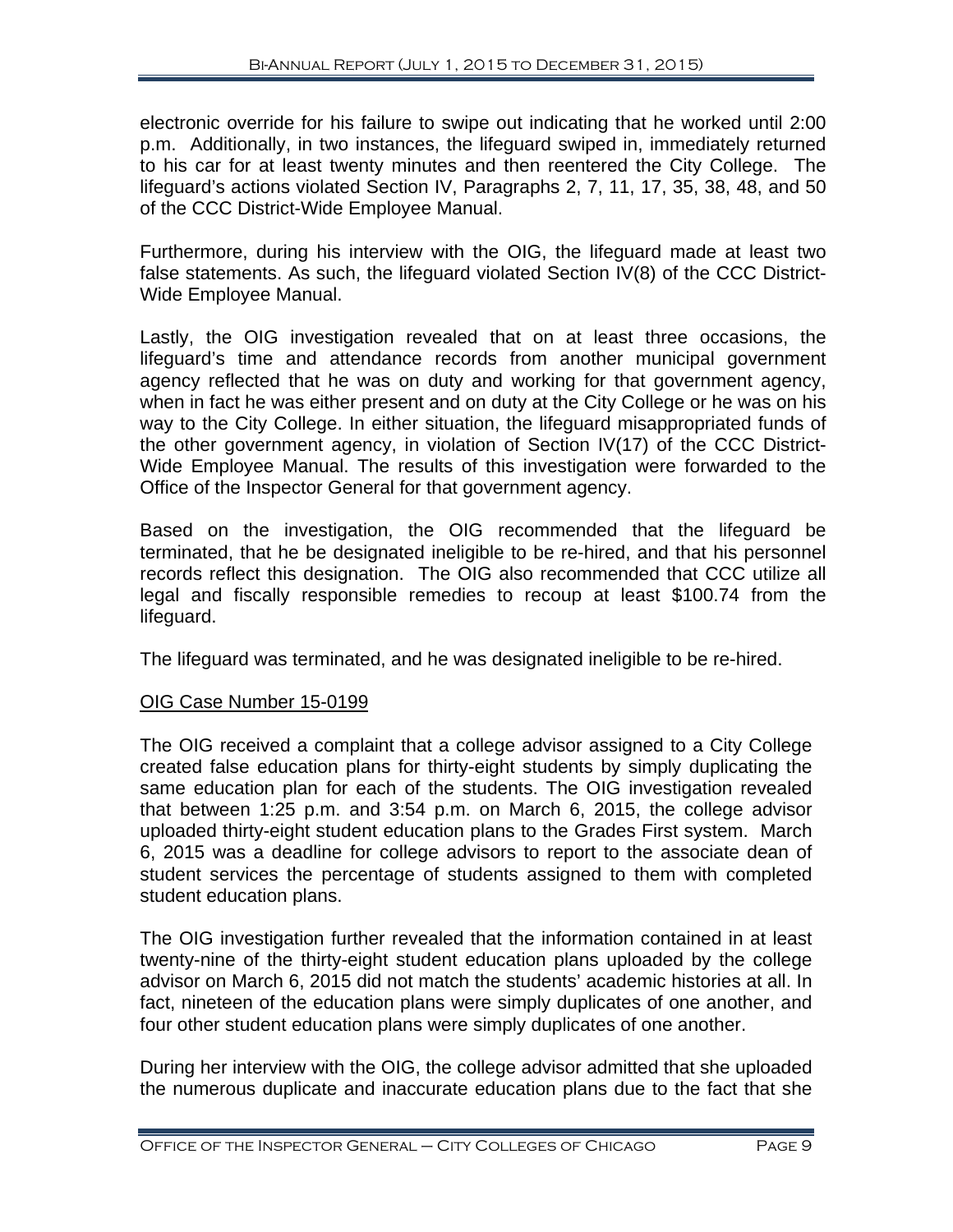had not completed her assigned education plans and such education plans were due on March 6, 2015.

By uploading the numerous inaccurate student education plans in order to meet deadlines, the college advisor violated Section IV, Paragraphs 6, 7, 11, 38, 39, and 50 of the CCC District-Wide Employee Manual.

Based on the investigation, the OIG recommended that the advisor be terminated. The OIG further recommended that the advisor be designated ineligible to be re-hired and that her personnel records reflect this designation.

The college advisor resigned from her position with CCC. Subsequently, the college advisor was designated ineligible to be re-hired.

#### OIG Case Number 14-0041

The OIG received a complaint that a senior-level employee falsified her attendance records in that she attended classes at a local university and in Asia during working hours without using any benefit time. The OIG investigation revealed that between July 2012 and August 2013, the employee went on at least three trips outside of the United States. These trips were to London in July 2012, Singapore via Hong Kong in August 2012, and Nassau, Bahamas, in August 2013. An interview with the employee established that the trips to London (July 5, 2012 to July 18, 2012) and Singapore (August 10, 2012 to August 24, 2012) were taken pursuant to a course of international study abroad as part of her MBA program at the local university. The trip to the Bahamas (August 2, 2013 to August 10, 2013) was a "family vacation." None of the trips were in any part related to CCC business.

The OIG obtained the employee's Certificates of Attendance, covering the periods of these trips. In briefest summary, a comparison of the employee's time and attendance to the dates of the trips revealed what would appear to be inappropriate entries:

- London trip Five full work days and five sick days.
- Singapore trip Two full work days and one sick day.

Moreover, regarding the Bahamas trip, CCC payroll records revealed that no benefit time was deducted for the six work days covered by the trip. The OIG could not locate, either in payroll or elsewhere, a Certificate of Attendance submitted by the employee covering the pay period in question. However, the employee provided the OIG with a copy of her Certificate of Attendance for the pay period in question. The Certificate of Attendance, dated July 31, 2013, reflected her intent to use six vacation days to cover the trip. In June 2015, subsequent to the OIG's interview of the employee, these six vacation days were finally deducted from the employee's vacation day balance.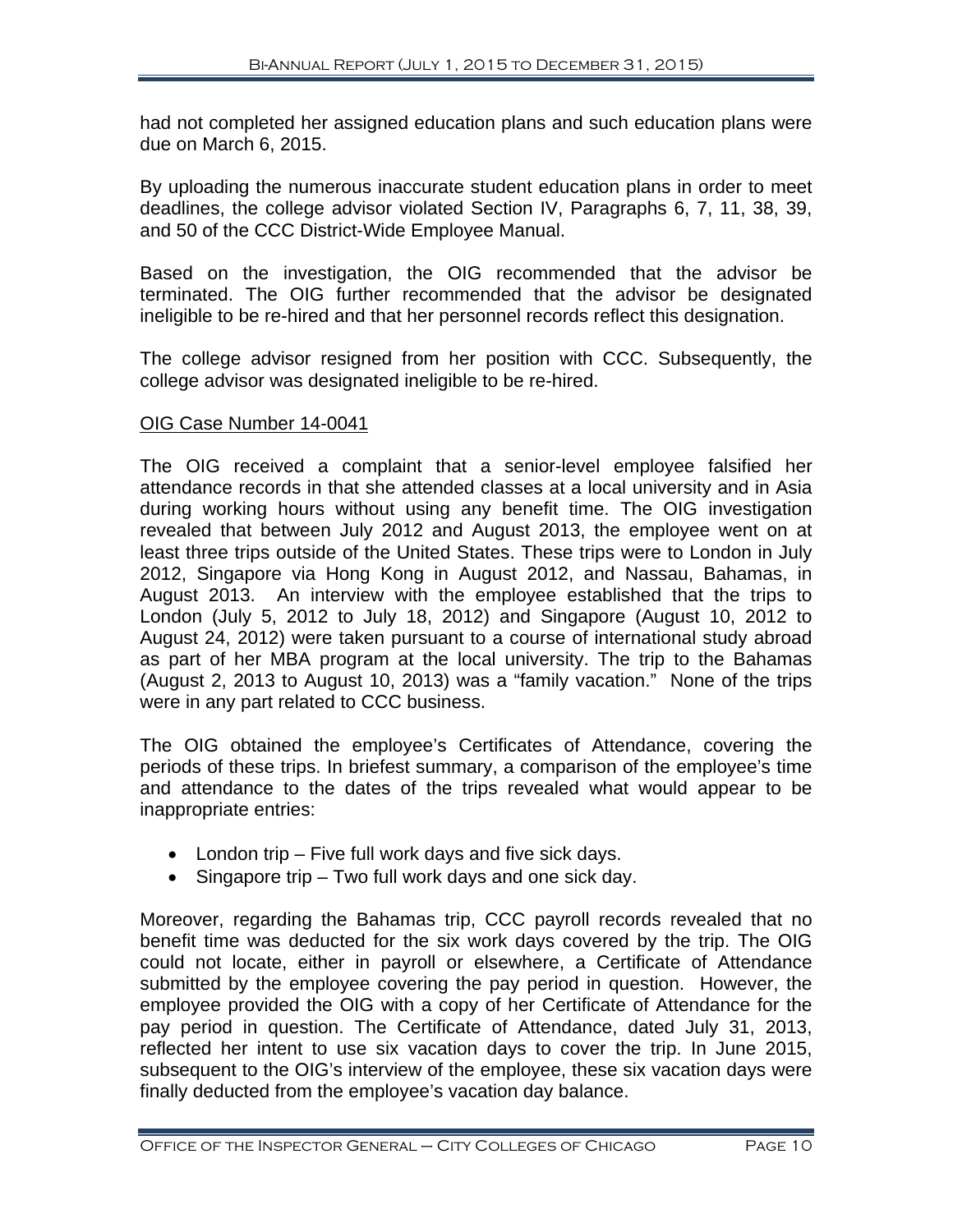Based on the investigation, the OIG recommended the following:

- The OIG recommended that the employee's time and attendance for the period of July 5, 2012 through August 24, 2012 be adjusted as follows:
	- o Reduce the time reflected as worked by 3 days.
	- o Add 6 days to her sick day balance.
	- o Deduct 9 days from her balance of "non-sick" benefit days.5
- The OIG recommended that CCC develops general guidelines concerning employees working remotely, including but not limited to guidelines regarding notice to one's supervisor and the tracking of tasks performed.
- The OIG recommended that CCC develops general guidelines concerning what constitutes a full day's work for exempt employees and when benefit time needs to be utilized for a partial day absence.

#### OIG Case Number 16-0026

 $\overline{a}$ 

The OIG received a complaint from the Office of Safety and Security that a parttime security officer assigned to a City College treated a student discourteously. The OIG investigation - as documented through various interviews, by an audio recording made by the student, and by security video - revealed that the security officer while on duty at his assigned City College, twice attempted to take a recording device from the student's hand, shoved the student in the back for no justifiable reason, essentially chased the student around the College's library for no justifiable reason, and talked to the student in a most aggressive and discourteous manner. The security officer's actions violated Section IV, Paragraphs 15, 28, 31, 39 and 50 of the CCC District-Wide Employee Manual as well as 720 ILCS 5/12-3(a).

Based on the investigation, the OIG recommended that the security officer be terminated. The OIG further recommended that the security officer be designated ineligible to be re-hired and that his personnel records reflect this designation.

The security officer resigned from his position, and he was designated ineligible to be re-hired.

The OIG further noted that the Department of Safety and Security still lacked any policies and procedures regarding when it is justifiable for a security officer to make physical contact with a student, despite the fact that the OIG recommended the development and implementation of such policies and procedures following an OIG investigation of a previous unrelated physical altercation between a security officer and a student at the same College in 2012.

<sup>&</sup>lt;sup>5</sup> "Non-sick" benefit days are vacation days, personal days, and floating holidays.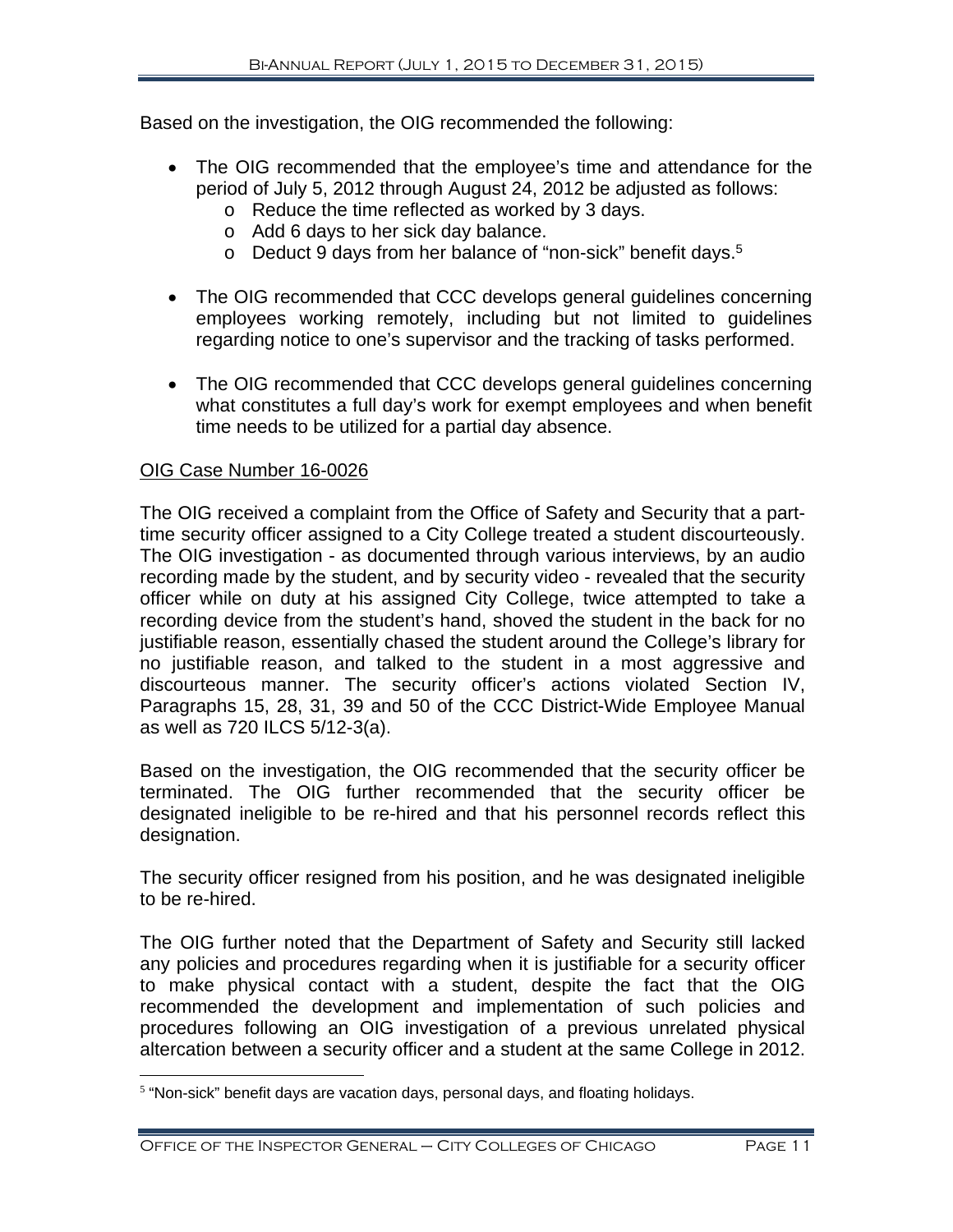As previously recommended in an Investigative Summary submitted in March 2013, the OIG again recommended that the CCC Department of Safety and Security develops policies and procedures regarding when it is appropriate for security officers to engage in physical contact with students and other individuals, particularly physical contact for the purpose of detention and/or arrest. The OIG further recommended that when such policies and procedures are developed and implemented, the Department of Safety and Security trains all security personnel regarding such policies and procedures.

In a letter to the Vice Chancellor of Safety and Security, the Chancellor provided the following response to the OIG recommendation:

In addition to the disciplinary action recommended against this employee, the Inspector General also recommends that the Department of Safety and Security "develops policies and procedures regarding when it is appropriate for security officers to engage in physical contact with students…" The Inspector General notes that this recommendation was previously made after a similar incident that occurred in October 2012. I have discussed this matter with the General Counsel, and he agrees that a new, specific policy on this topic is not necessary at this time. Indeed, the security officer involved in the previous incident was terminated under provisions of the City Colleges of Chicago District-Wide Employee Manual, which seem adequate to address these types of situations. Furthermore, these situations are frequently fact specific, and it is probably less suited for a policy statement and better suited for appropriate incorporation in your training of new and current security officers. Please collaborate with the General Counsel and the Vice Chancellor of Human Resources to ensure that our officers are properly trained to distinguish between inappropriate physical contact and physical contact which is necessary to provide for the safety and security of our students and employees.

#### OIG Case Number 15-0210

The OIG received a complaint that various tools and other equipment utilized at a City College's satellite facility were missing. The OIG investigation did not reveal who took these items. However, the OIG investigation revealed that a janitor assigned to the facility entered a room and took a package containing a set of plumbing fixtures without authorization. Such action by the janitor violated Section IV, Paragraphs 19 and 49 of the CCC District-Wide Employee Manual as well as Section 5.2.7 of the CCC Ethics Policy, which in turn is a violation of Section IV(44) of the CCC District-Wide Employee Manual. The OIG investigation further revealed that the janitor routinely entered the facility's fitness center, when it was not open for students and/or employees, to work out while he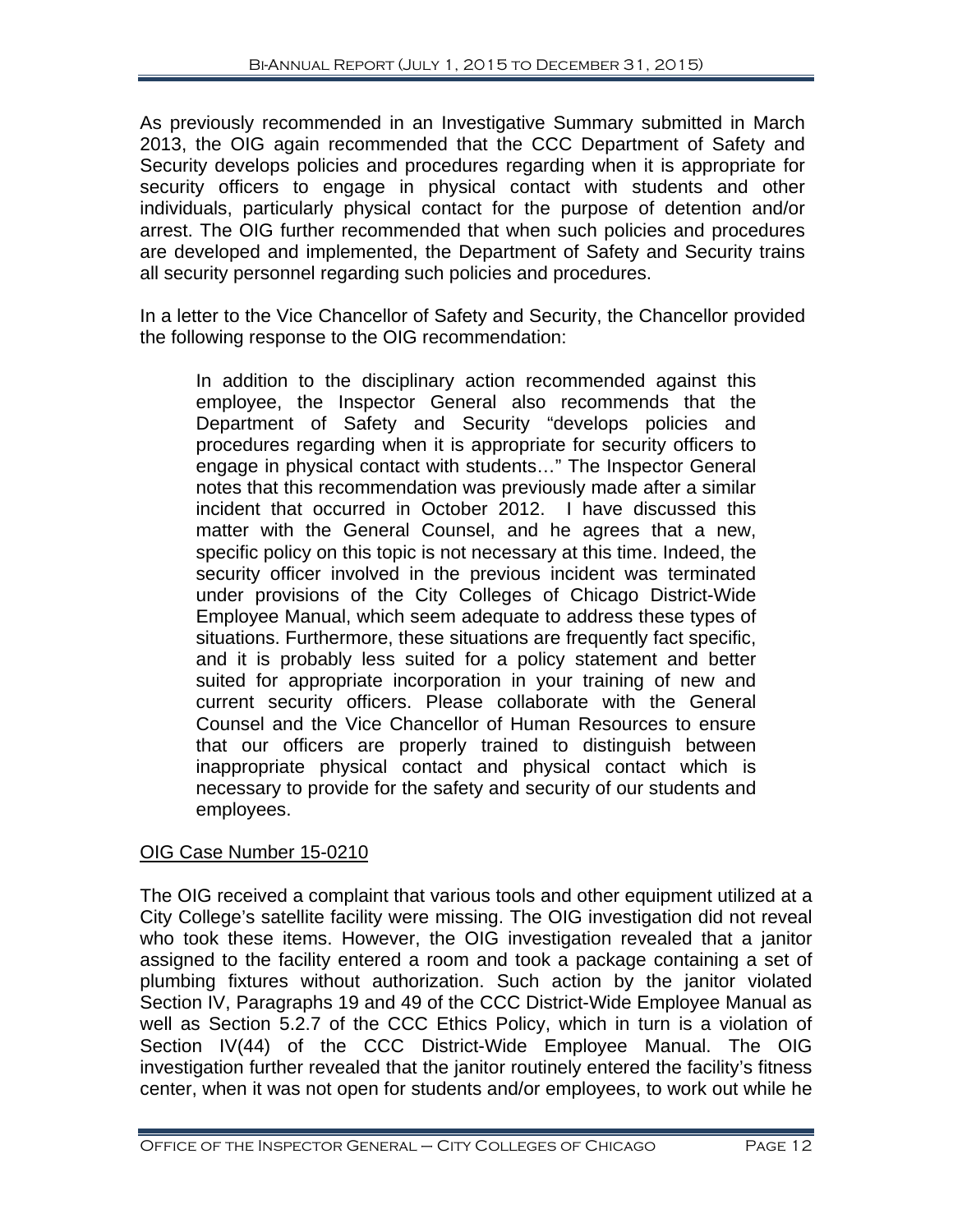was on duty and without authorization. Such actions by the janitor violated Section IV, Paragraphs 2, 7, 11, 44 and 49 of the CCC District-Wide Employee Manual.

Based on the investigation, the OIG recommended that the janitor be terminated, that he be designated ineligible to be re-hired, and that his personnel records reflect this designation.

Following the disciplinary process, the janitor was terminated, and he was subsequently designated ineligible to be re-hired.

#### OIG Case Number 16-0002

The OIG received a complaint from the Department of Finance that although a federal work-study student requested that a stop-payment order be placed on a paycheck for \$238.64 in federal work-study wages that CCC issued to him, he later cashed this paycheck, and he also cashed the replacement paycheck. The OIG investigation revealed that as of the Summer 2015 term, the student was no longer affiliated with CCC. As such and based on the investigation, the OIG made no recommendation regarding disciplinary action in regards to the student. However, the OIG recommended that CCC uses all legal and fiscally responsible remedies to recoup \$238.64 from the student.

In order to minimize the risk of the reoccurrence of a similar situation, the OIG recommended that the Request for Paycheck Replacement form be amended. Language should be added to the form to inform the requestor that under no circumstances should the requestor cash or otherwise negotiate the check on which the requestor is seeking a stop-payment order, and if the requestor does negotiate this check, the requestor shall be held liable by CCC for the damages that result, including any service fees imposed upon CCC as a result of the negotiation. Furthermore, the Request for Paycheck Replacement form should inform the requestor that the replacement paycheck may come in the form of a check that also includes payment for other earnings periods.

Based on the recommendation of the OIG, the Department of Finance made the recommended changes to the Request for Paycheck Replacement form.

#### OIG Case Number 14-0231

The OIG received a complaint from a City College alleging that a retention specialist received full pay even though she did not turn in Certificates of Attendance for about three months in 2014. The OIG investigation revealed that on numerous occasions, particularly in the spring of 2014, the retention specialist's payroll did not accurately reflect the hours that she worked and/or the benefit time she took, which resulted in the retention specialist being inaccurately paid during specific pay periods. In total, the retention specialist was paid in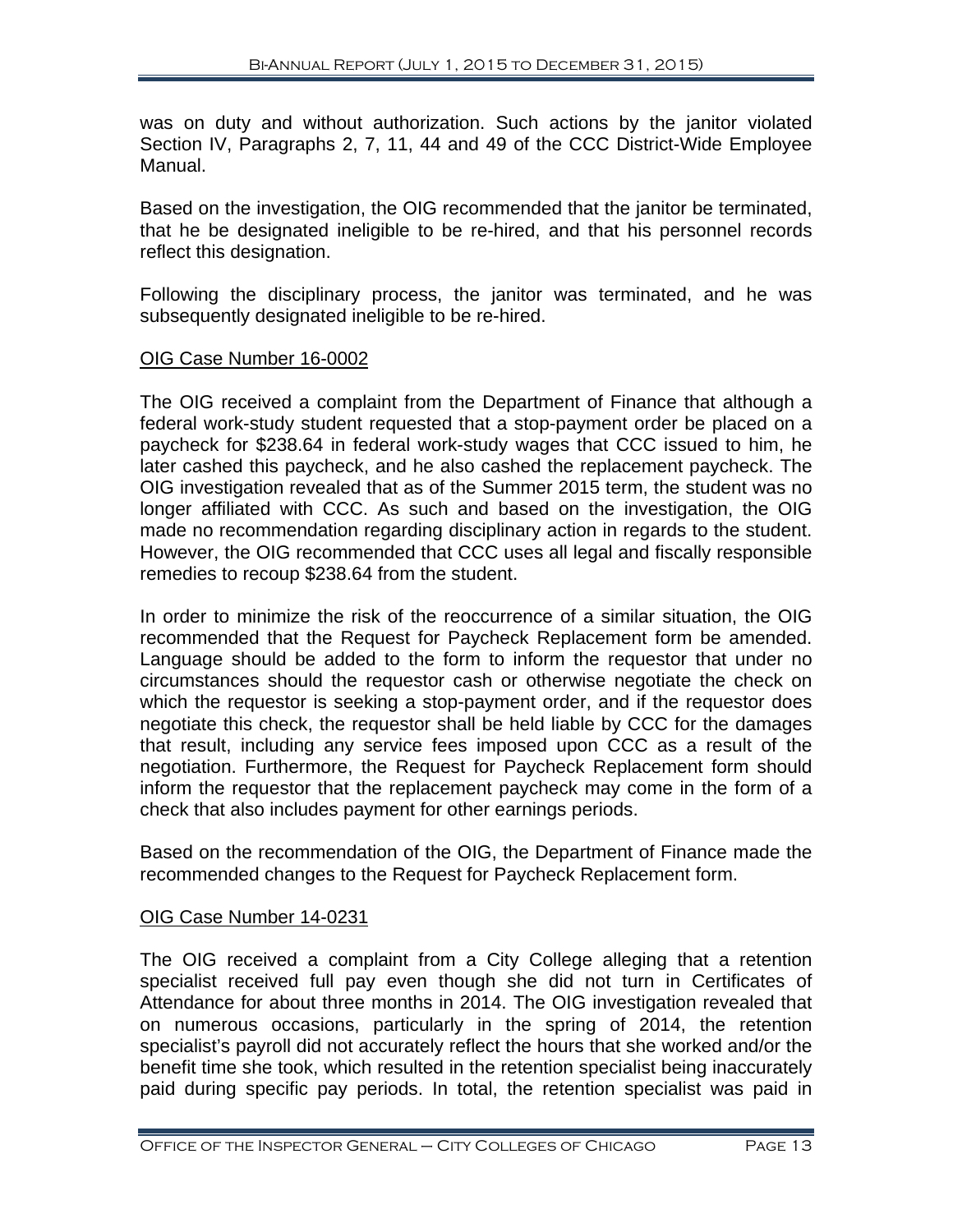excess of \$5,300.00 to which she was not entitled. Additionally, on one occasion, the retention specialist's Certificate of Attendance failed to accurately reflect the days that she did not work, and she failed to submit a corrected Certificate of Attendance, in violation of Section 4.11(c) of the Board Policies and Procedures for Management and Government.

The OIG investigation also revealed that a college personnel assistant II was inattentive to her duty as an employee responsible for payroll, in that she failed to ensure that the retention specialist's payroll accurately reflected the hours that the retention specialist worked and the benefit time that the retention specialist used, in violation of Section IV(38) of the CCC District-Wide Employee Manual.

During the course of the investigation, the retention specialist's position was eliminated, and she no longer worked for CCC at the conclusion of the investigation. As such, the OIG did not recommend any disciplinary action regarding the retention specialist; however, based on the investigation, the OIG recommended that CCC uses all legal and fiscally responsible remedies to recoup at least \$5,335.45 in overpayment from the retention specialist. Additionally, the OIG recommended that CCC takes appropriate disciplinary action against the college personnel assistant II.

Following the disciplinary process, the college personnel assistant II was suspended for a period of one day.

#### OIG Case Number 16-0080

The OIG received a referral from the City Colleges of Chicago Equal Employment Opportunity Office regarding various allegations against an adult educator assigned to a City College. The OIG investigation revealed that the adult educator engaged in conduct in violation of the CCC Ethics Policy, in that she accepted in excess of \$100 in gifts from a student in her class, contrary to Section 5.2.5 of the CCC Ethics Policy, which in turn is a violation of Section IV(44) of the CCC District-Wide Employee Manual.

The OIG investigation also revealed that the adult educator engaged in conduct unbecoming of a public employee, in that she twice asked a student who complained about another adult educator to drop her complaint against the adult educator. Additionally, the adult educator made numerous telephone calls and text messages to students apparently in order to obtain information from them regarding the investigation that the City College was conducting regarding the adult educator, in violation of Section IV(50) of the CCC District Wide Employee Manual.

Based on the investigation, the OIG recommended that CCC takes appropriate disciplinary action against the adult educator.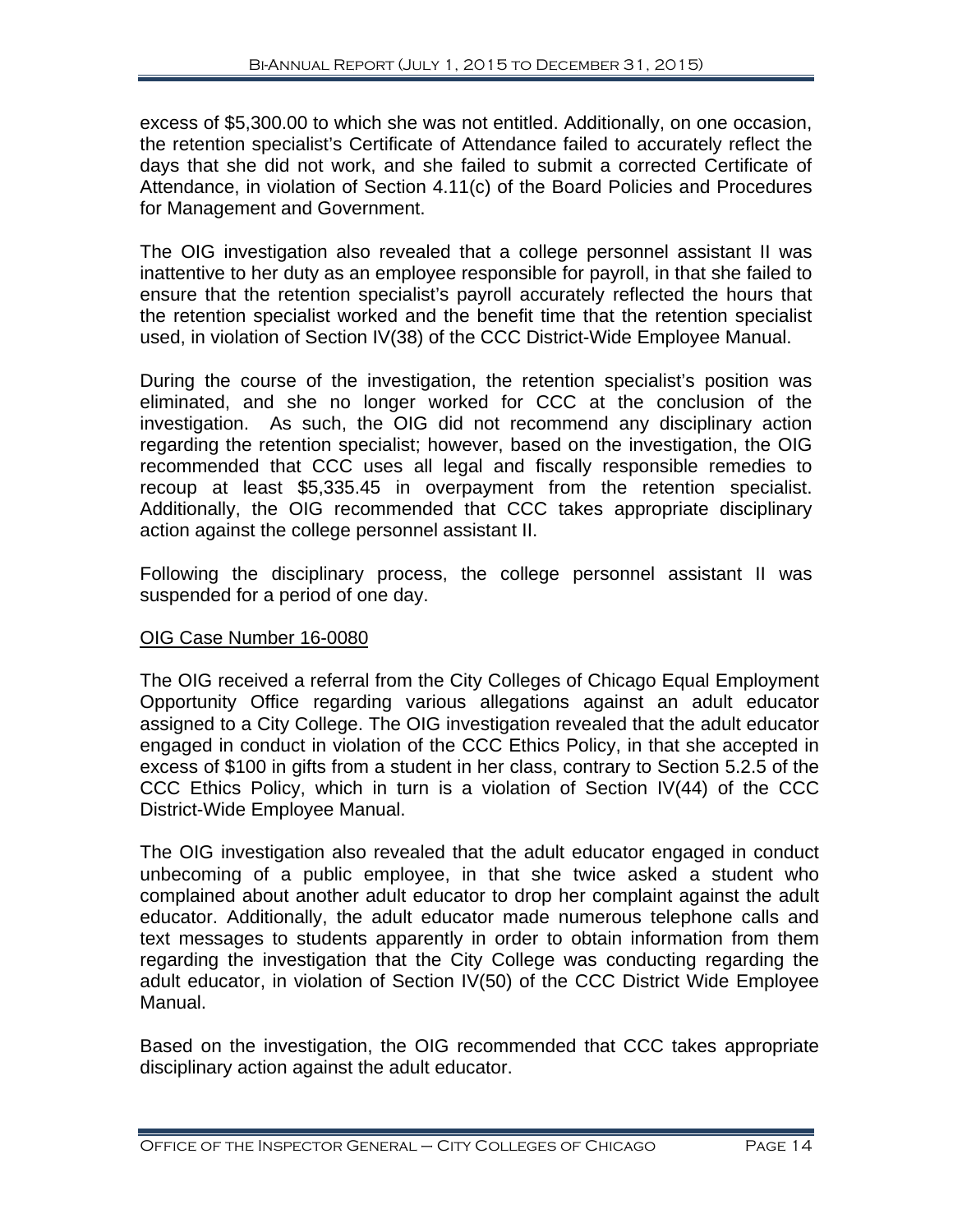Following the disciplinary process, the adult educator was terminated.

#### OIG Case Number 15-0159

The OIG completed an investigation of a full-time faculty member assigned to a City College who also taught classes for two other City Colleges. The OIG investigation revealed that on as many as six occasions during the Fall 2014 term, the faculty member was being paid by a hospital for her role as a registry nurse at the hospital at the same time that she was to conduct scheduled clinical classes for the two City Colleges. The faculty member's actions violated Section IV, Paragraphs 7, 11, 12, 42, and 50 of the CCC District-Wide Employee Manual.

Due to the faculty member's failure to swipe in and out at the hospital, the actual number of hours that the faculty member worked at the hospital on a given day during this period could not be specifically determined. As a result, the OIG was not able to determine the actual extent of the overlapping hours between her hospital paid work hours and her CCC scheduled class hours. Moreover, due to the fact that three of the six days on which the hours overlapped occurred on either the first or last day of classes, the extent of the overlapping time may be further mitigated, although it is clear that the faculty member was being paid by the hospital for some of the same hours for which she was being paid by CCC.

Based on the investigation, the OIG recommended that CCC takes appropriate disciplinary action against the faculty member. Additionally, based on the findings documented in the investigation, the findings documented in other investigations regarding other full-time faculty members assigned to the same City College, and an investigation documenting similar time and attendance issues regarding a City College lecturer who taught an off-campus nursing skills class, the OIG again recommended that CCC develops and implements a policy prohibiting faculty members from teaching off-campus clinical and/or skills classes at any facility at which the faculty member is also engaged as an employee.

As of the date of this report, the disciplinary process regarding the faculty member is pending.

#### OIG Case Number 15-0206

The OIG received a complaint that a lecturer assigned to a City College cancelled five class sessions during the Spring 2015 term and that the lecturer missed ten of the class sessions that she was scheduled to teach. Five of these missed class sessions involved a class that met once a week on Saturdays. The five missed Saturday classes represented five of the seventeen (29.41%) total classes held during the term. Likewise, five of these missed class sessions involved a class that met on Mondays and Wednesdays. Moreover, the Certificates of Attendance submitted by the lecturer for these missed class days reflect that she worked her full class schedule. Additionally, the lecturer failed to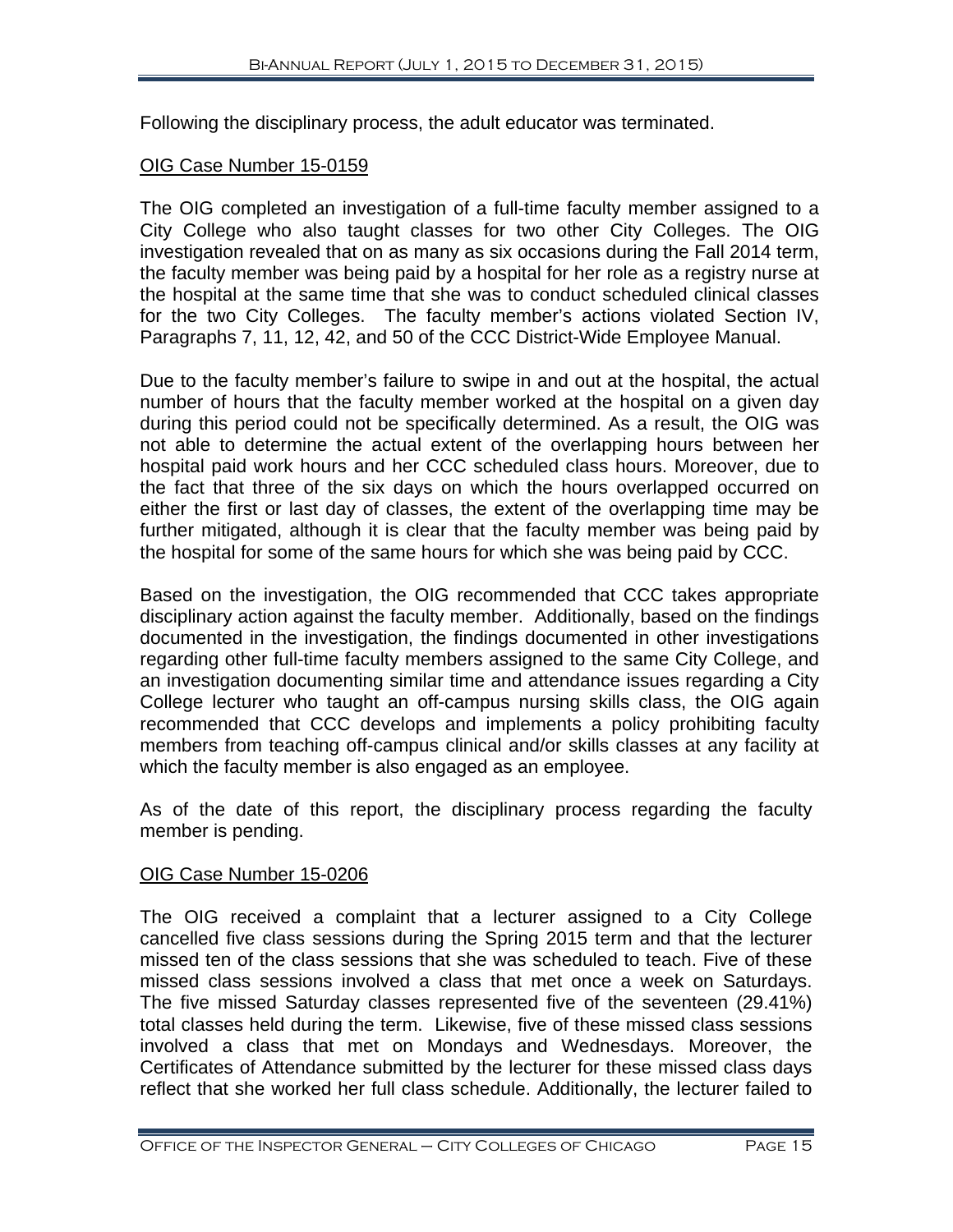subsequently submit amended Certificates of Attendance reflecting that she did not work the days in question. As such, the lecturer received \$1,114.48 in pay to which she was not entitled.

The lecturer's actions violated various CCC policies, including Section IV, Paragraphs 1, 3, 7, 11, 17, and 50 of the CCC District-Wide Employee Manual as well as Article 4.11(c) of the Board Policies and Procedures for Management and Government.

Based on the investigation, the OIG recommended that CCC takes appropriate disciplinary action against the lecturer. It should be noted that the lecturer was previously issued an oral warning for five of the days in question. The OIG further recommended that CCC uses all legal but fiscally responsible means to recoup \$1,114.48 in pay that the lecturer received to which she was not entitled.

As of the date of this report, the disciplinary process regarding the lecturer is pending.

#### OIG Case Number 16-0028 (security officer)

During the course of an investigation regarding the theft of a cellular telephone at a City College, which is discussed later in this Bi-Annual Report under the heading *OIG Case Number 16-0028 (theft of cellular telephone)*, the OIG learned that a part-time security officer at the City College was inattentive to his duty as a security officer. The OIG investigation revealed that on at least five occasions during an eight-week period, the security officer, who typically worked the 10:00 p.m. to 6:00 a.m. shift, went into a room, turned off the lights, and remained in the room for in excess of two and one half hours each time. Even when the security officer's collective bargaining agreement mandated breaks are considered, the security officer remained in the room with the lights turned off for between one hour and twenty-nine minutes and three hours and fifty minutes on these five occasions. On more than one of these occasions, the security officer had a pillow with him as he entered/exited the room. As such, the security officer was inattentive to his duty as a security officer, in violation of Section IV(38) of the CCC District-Wide Employee Manual.

Additionally, the OIG investigation revealed that the security officer mistakenly edited his CCCWorks time and attendance system entries to reflect that he worked a shift on September 21, 2015, when in fact he was not present at the City College during that shift. As such, the security officer failed to properly verify and submit his attendance and hours of work, in violation of Section 4.11(a) of the Board Policies and Procedures for Management and Government.

Based on the investigation, the OIG recommended that CCC takes appropriate disciplinary action against the security officer. The OIG also recommended that CCC uses all legal and fiscally responsible remedies to recoup \$139.92 from the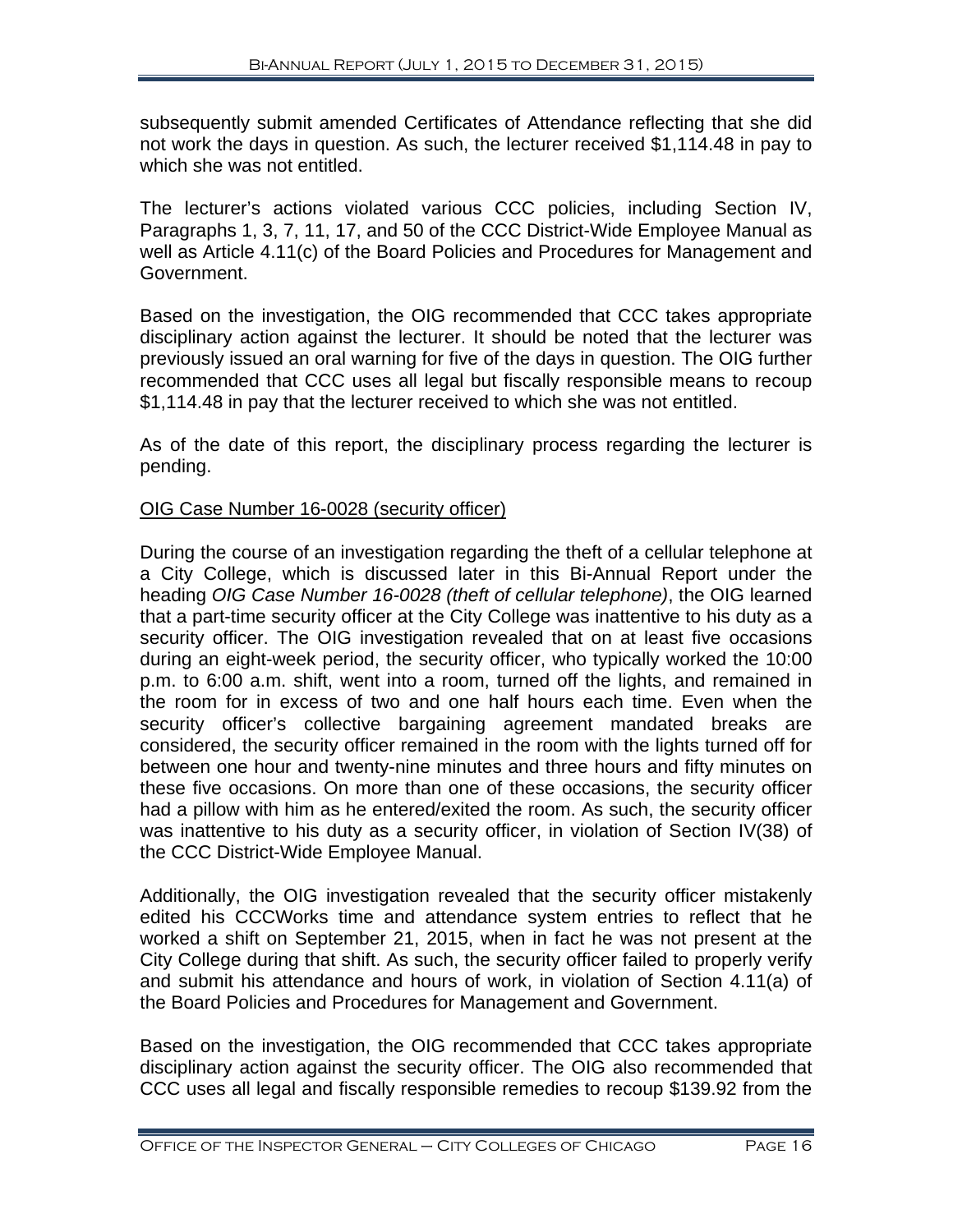security officer. This represents the pay that the security office received for September 21, 2015 to which he was not entitled.

The security officer was subsequently terminated.

#### OIG Case Number 14-0176

The OIG received a complaint that four tires were stolen from a CCC-owned semitruck parked in a fenced-in construction area at a City College. The tires were stolen by three individuals in a minivan who drove into the fenced-in construction area when the gate was left open and unlocked. The OIG was unable to determine the identity of the individuals who stole the truck tires.

However, the OIG investigation did reveal that an engineer assigned to the City College was the individual who left the gate unlocked and open for several hours, contrary to his supervisor's orders, while he performed snow plowing duties at the college. The engineer's failure to lock the gated area enabled the thieves to enter the gated area and steal the truck tires. At a minimum, the engineer's failure to lock the gate violated Section IV, Paragraphs 34 and 38 of the CCC District-Wide Employee Manual.

The loss due to the stolen truck tires was financially significant. The truck tires which were stolen were of various brands but were size 11 R 22.5. An invoice, dated August 3, 2010, for the purchase of two 11 R 22.5 tires by the City College reflected that at that time, the tires cost \$333.37 each; thus, the four tires had a cost of \$1,333.48. According to a CCC vendor, the current cost of a size 11 R 22.5 tire is \$395.50 per tire; thus, the four tires had a current replacement value of \$1,582.00.

Based on the investigation, the OIG recommended that CCC takes appropriate disciplinary action against the engineer.

As of the date of this report, the disciplinary process regarding the engineer is pending.

#### OIG Case Number 15-0144

The OIG received a complaint that a program director of a federal grant-funded program inappropriately allowed her daughter to attend a grant-funded activity with other participants in the same federal grant-funded program. The OIG investigation revealed that in both 2009 and 2014, the program director accepted and approved her daughter's applications into the grant-funded program at a City College. Clearly, the program manager had a special interest in her daughter being accepted into the grant-funded program, which provides individuals (typically middle school and high school students) with various federally funded activities and opportunities from which her daughter benefitted. As such, the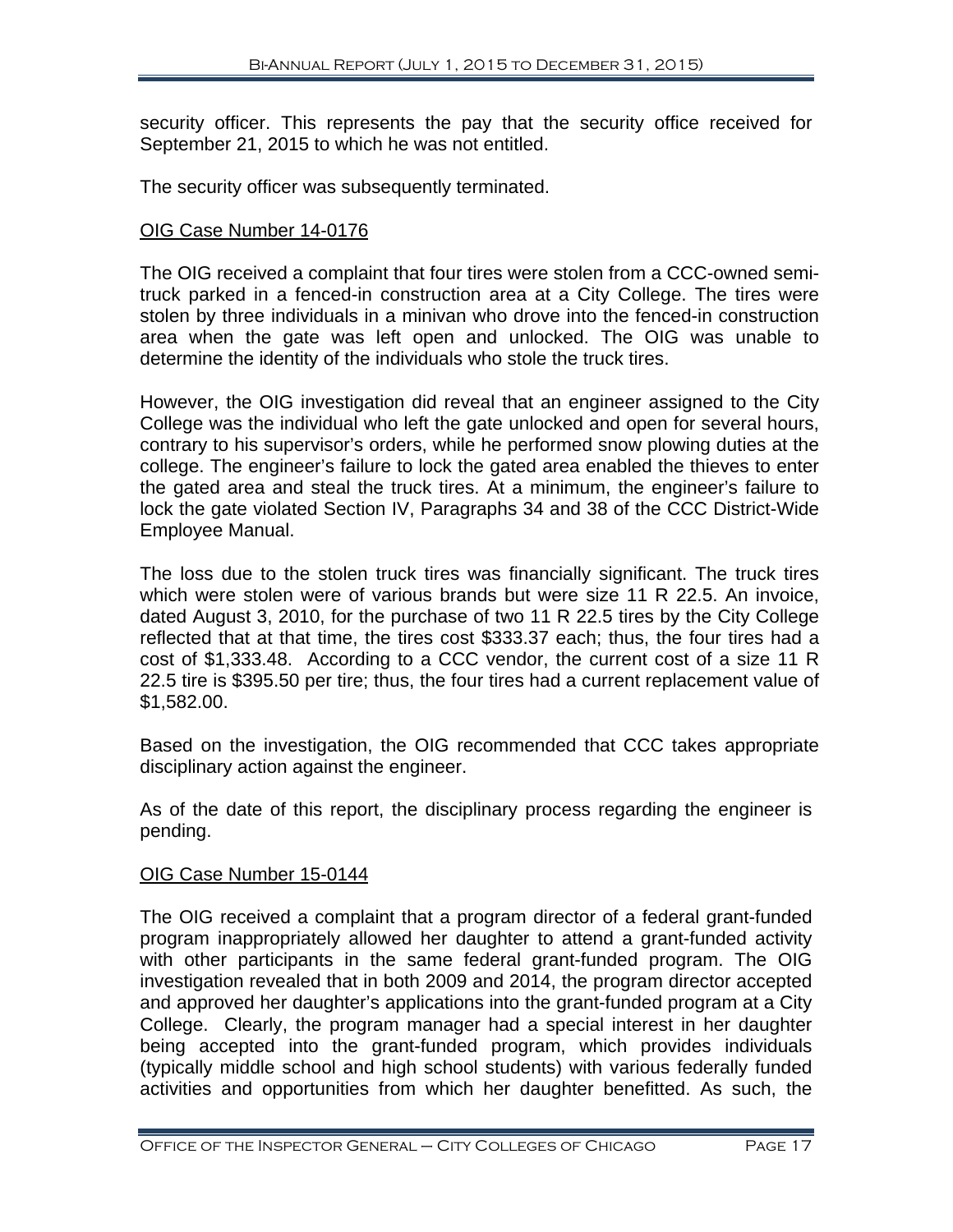program director violated Section 5.2.10(1) of the CCC Ethics Policy which provides, in pertinent part, that "(n)o employee…shall make or participate in the making of any decision or take away any action with respect to any matter in which (s)he has any special interest." Pursuant to Section 5.2.2(ee) of the CCC Ethics Policy, "special interest" is defined as "any economic or other personal interest that is in any way distinguishable from the interests of the public generally…; it may include a romantic or familial relationship."

Additionally, the OIG investigation revealed that the program director invited her daughter to a program workshop despite the fact that her daughter had not been originally selected and invited to attend the event. As such, the program director gave her daughter preferential treatment, in violation of Section IV(26) of the CCC District-Wide Employee Manual.

The OIG investigation further revealed that the college had a well-established rule that there must be one chaperone for every ten students who attend an offcampus trip. Twenty-nine program participants attended the workshop at a near north side restaurant. As the project director of the program, the program director should have ensured that three chaperones accompanied the twenty-nine participants to the workshop; however, only two chaperones accompanied the participants to the workshop. As such, the program director was inattentive to her duty in violation of Section IV(38) of the CCC District-Wide Employee Manual. Additionally, the program director failed to comply with the college's chaperone rule, in violation of Section IV(48) of the CCC District-Wide Employee Manual.

Prior to the completion of the investigation, the program director resigned from her position with CCC. As such and based on the investigation, the OIG made no recommendation regarding disciplinary action against the program director.

#### OIG Case Number 15-0187

The OIG received a complaint that a manager assigned to a City College resided outside the City of Chicago in violation of the CCC Residency Policy. The OIG investigation revealed that the manager resided in Skokie, Illinois, in violation of Article 4.6(a) of the Board Policies and Procedures for Management & Government and Section III of the CCC District-Wide Employee Manual. The OIG investigation further revealed that the manager falsified employment records in that she fraudulently affirmed on a CCC residency certification document that she resided in Chicago, Illinois, when in fact she resided in Skokie, Illinois, in violation of Section IV(11) of the CCC District-Wide Employee Manual. Additionally, during her interview with the OIG, the manager made at least three false statements, in violation of Section IV(8) of the CCC District-Wide Employee Manual.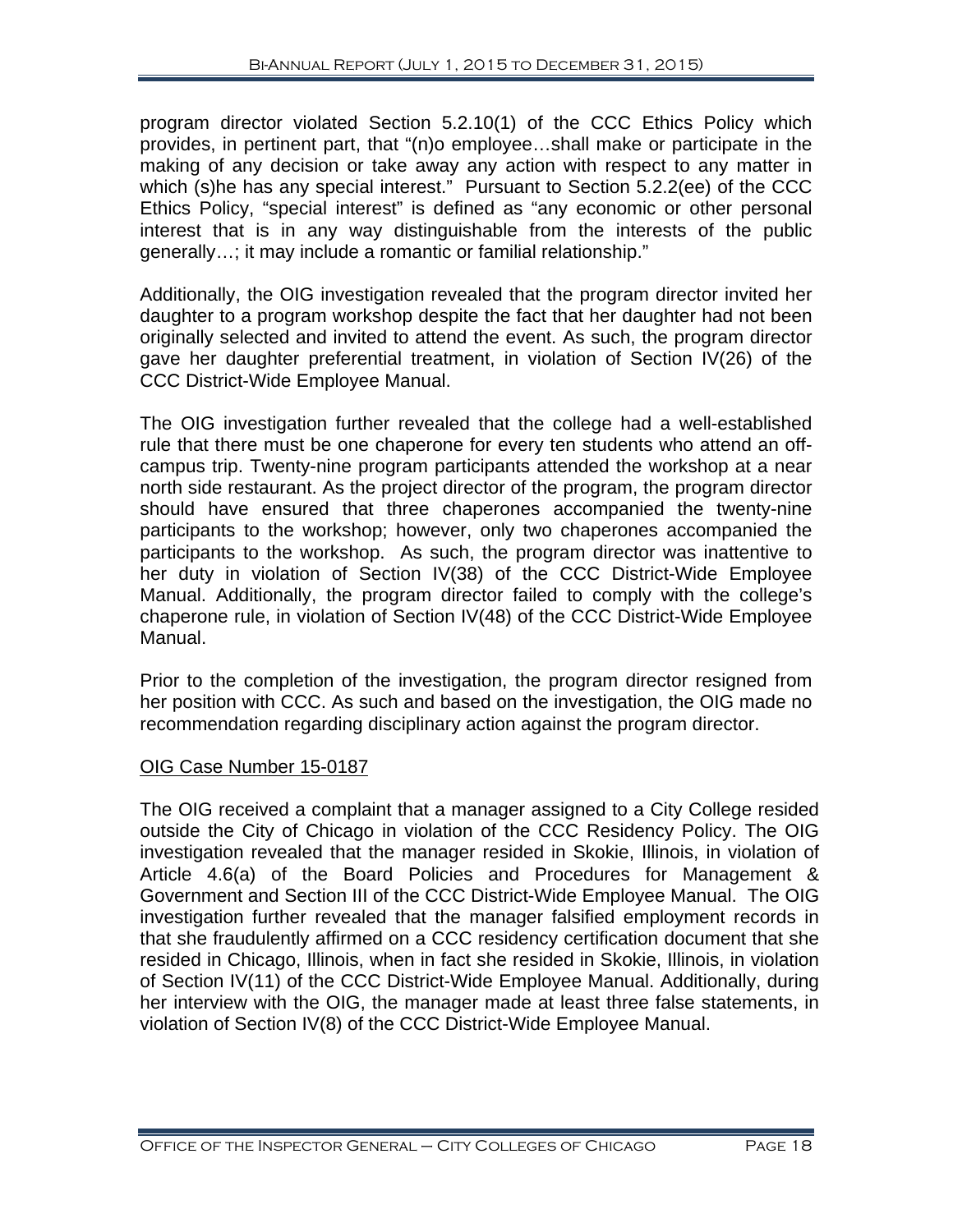Based on the investigation, the OIG recommended that the manager be terminated, that she be designated ineligible to be re-hired, and that her personnel records reflect this designation.

Prior to the initiation of the disciplinary process, the manager resigned from her position with CCC. Subsequently, the manager was designated ineligible to be re-hired.

#### OIG Case Number 14-0021

The OIG received a complaint that a training specialist assigned to a City College resided outside the City of Chicago in violation of the CCC Residency Policy. The OIG investigation revealed that the training specialist resided in Evanston, Illinois, in violation of Article 4.6(a) of the Board Policies and Procedures for Management & Government and Section III of the CCC District-Wide Employee Manual.

The OIG investigation further revealed that the training specialist falsified employment records in that he fraudulently affirmed on a CCC residency certification document that he resided in Chicago, Illinois, when in fact he resided in Evanston, Illinois, in violation of Section IV(11) of the CCC District-Wide Employee Manual.

Subsequent to being notified that the OIG requested his presence for an interview and being advised of the subject matter of the interview, the training specialist resigned from his position with CCC. As such and based on the investigation, the OIG recommended that that the training specialist be designated ineligible to be re-hired and that his personnel records reflect this designation.

Subsequently, the training specialist was designated ineligible to be re-hired.

#### **Reports Submitted Documenting Investigations that Resulted in Not Sustained Findings but in Which Recommendations Were Made**

#### OIG Case Number 13-0090

During the course of an investigation concerning athletic scholarships issued at a City College, the OIG conducted interviews of various members of one of the college's athletic teams who participated during the 2013-2014 and 2014-2015 seasons. During those interviews, an issue arose regarding the sale of textbooks purchased with athletic scholarship funds.

Regarding the issue of the sale of textbooks purchased with athletic scholarship or book voucher funds, the OIG investigation revealed that various members of one of the college's 2013-2014 and 2014-2015 athletic teams sold textbooks,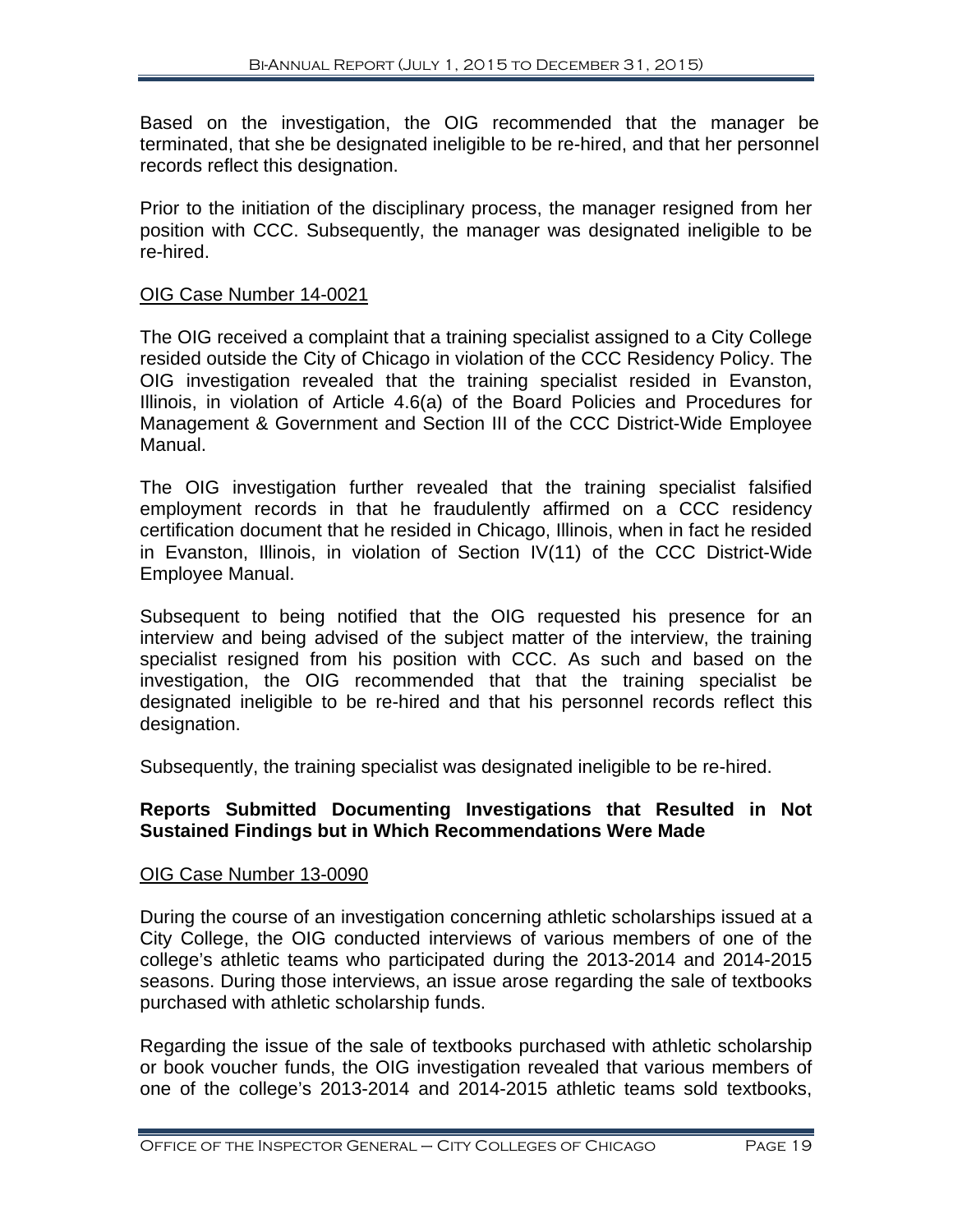purchased with athletic scholarship funds, back to the bookstore at the end of the term and maintained the funds received. According to the associate director of compliance for the National Junior College Athletic Association ("NJCAA"), such practice would be contrary to Article VIII, Section 1.E *(*currently Article VI, Section B.1.a) of the NJCAA Constitution and Bylaws. Moreover, the OIG investigation revealed that CCC lacks any policies and procedures concerning the appropriate end-of-term disposal of textbooks purchased by student athletes with scholarships/vouchers so that the student athletes do not sell the textbooks and maintain the funds from such sales in violation of the NJCAA Constitution and Bylaws.

Based on the investigation, the OIG recommended that CCC develops and adopts policies and procedures to account for textbooks purchased by student athletes with athletic scholarship/book voucher funds so that student athletes do not sell the textbooks and maintain the funds from such sales in violation of Article VI of the NJCAA Constitution and Bylaws.

#### OIG Case Number 16-0028 (theft of cellular telephone)<sup>6</sup>

The OIG received a complaint that a CCC student's cellular telephone was stolen after the cellular telephone was found and turned in to a City College's Department of Safety and Security ("Safety and Security"). The OIG investigation revealed that within twelve hours' time after the student's misplaced cellular telephone was turned in to Safety and Security, the cellular phone was stolen from Safety and Security's possession. The OIG investigation did not reveal the individual responsible for the theft of the cellular telephone.

However, the OIG investigation revealed that Safety and Security had inadequate policies and procedures regarding the intake and safekeeping of found items of value, and it did not enforce the policies and procedures in place. The OIG investigation revealed that, among other issues, Safety and Security did not maintain found property of value in a locked place of storage, and despite a policy that found property be documented in an incident report, such policy was routinely not followed and not enforced.

Because the OIG had now twice reported on the loss of found cellular telephones from the custody of Departments of Safety and Security within the past six months and to prevent future liability for CCC and its security personnel, the OIG recommended that the Department of Safety and Security develop and strictly enforce District-Wide policies and procedures regarding the intake and

 $\overline{a}$ 

<sup>6</sup> As previously reflected in this Bi-Annual Report under the heading *OIG Case Number 16-0028 (security officer)*, OIG Case Number 16-0028 is documented as a sustained investigation. However, the original allegation - theft of a cellular telephone - was not sustained, and the OIG issued a separate Investigative Summary with a recommendation regarding that issue. Thus, the separate Investigative Summary is documented in this portion of the Bi-Annual Report.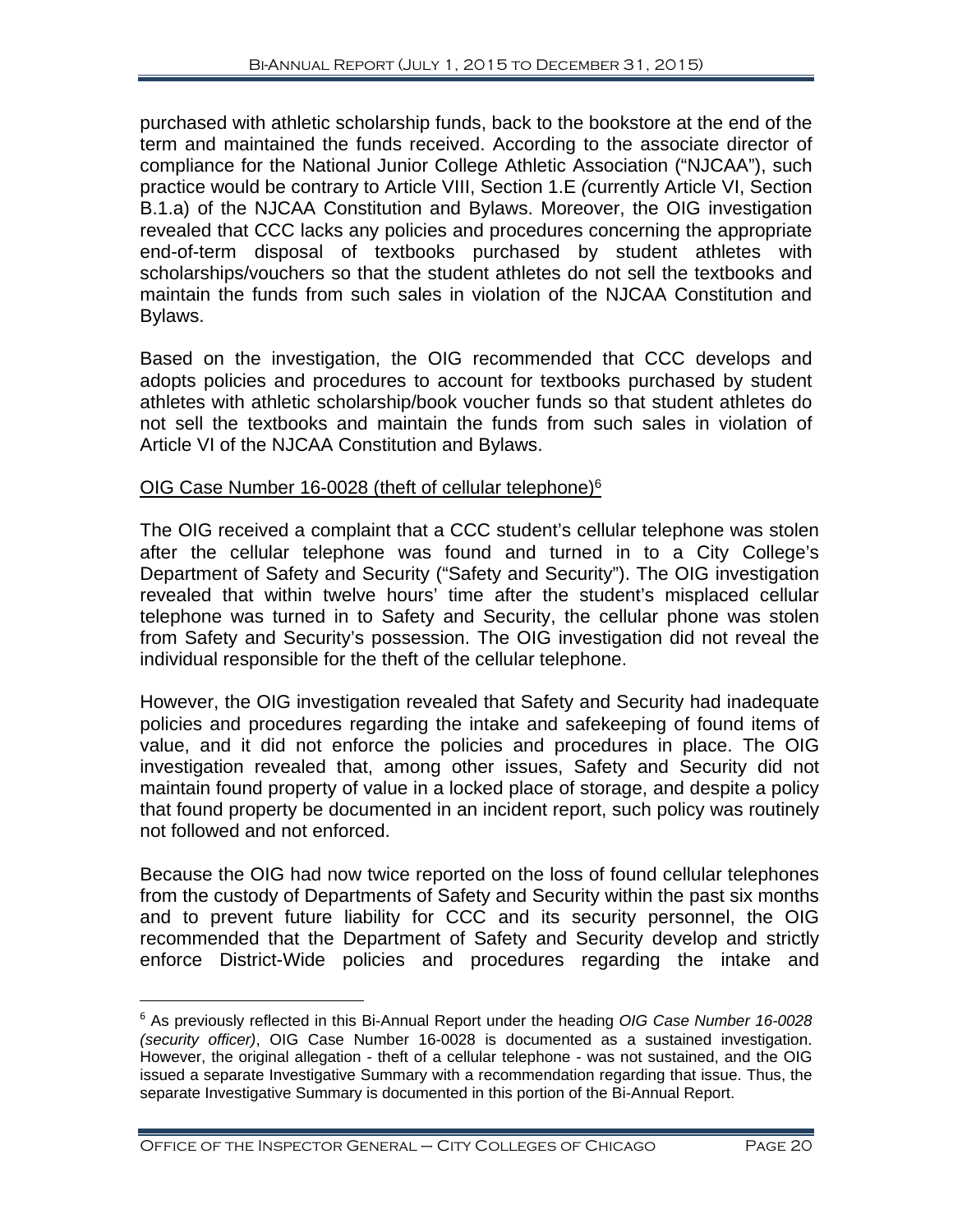safekeeping of such found items of value. Such policies and procedures should include a requirement that incident reports be made for any reports received regarding lost property of value at a City College and for any instances where Department of Safety and Security personnel receive found property of value. Furthermore, in instances where property of value is found, security personnel should contact a Department of Safety and Security supervisor as soon as practical and turn the property over to that individual. Failure to follow the aforementioned steps should be grounds for discipline. Finally, the Department of Safety and Security supervisor should store the property in a secured area until it is claimed, and the storage of the property and the turning over of the property to the claimant should be officially documented in the incident report or in a supplementary report.

The Vice Chancellor of Safety and Security responded that "(a)s recommended by the Inspector General we have created a Lost and Found Policy that is currently in final draft and being reviewed."

#### **Reports Submitted Documenting Not Sustained Findings**

While it is atypical for the OIG to issue an Investigative Summary documenting the results of a not sustained investigation, due to the public nature in which the allegations in the investigation discussed below were made, the OIG determined that an Investigative Summary was appropriate.

#### OIG Case Number 15-0095

The OIG received a complaint from a second-tier sub-contractor alleging that the general contractor of the New Malcolm X College Campus construction project improperly awarded the millwork portion of the project. The complainant, a second-tier sub-contractor for a first-tier sub-contractor ("contractor 1") who was not awarded the work, alleged two issues. One issue was that the general contractor allegedly represented that only contractors who initially bid would be permitted to submit bids on the updated design documents of the Malcolm X College construction project, but the general contractor allowed a sub-contractor ("contractor 2") to submit a proposal despite the fact that contractor 2 did not submit a bid during the initial phase. Second, contractor 2 was awarded the contract because it allegedly "knew someone" at the general contractor's office.

The OIG investigation did not reveal that the general contractor's re-opening of its bid process regarding the millwork portion of the Malcom X College construction project violated its contract with CCC and/or was otherwise inappropriate. This finding was based on various factors, including: the bids were reopened only after it was found that the initial scope of the millwork portion of the project was significantly underestimated and the complainant's firm's initial bid only accounted for 4.3% of the budgeted scope of the millwork to be completed; and neither contractor 1 nor contractor 2 bid in the initial bidding